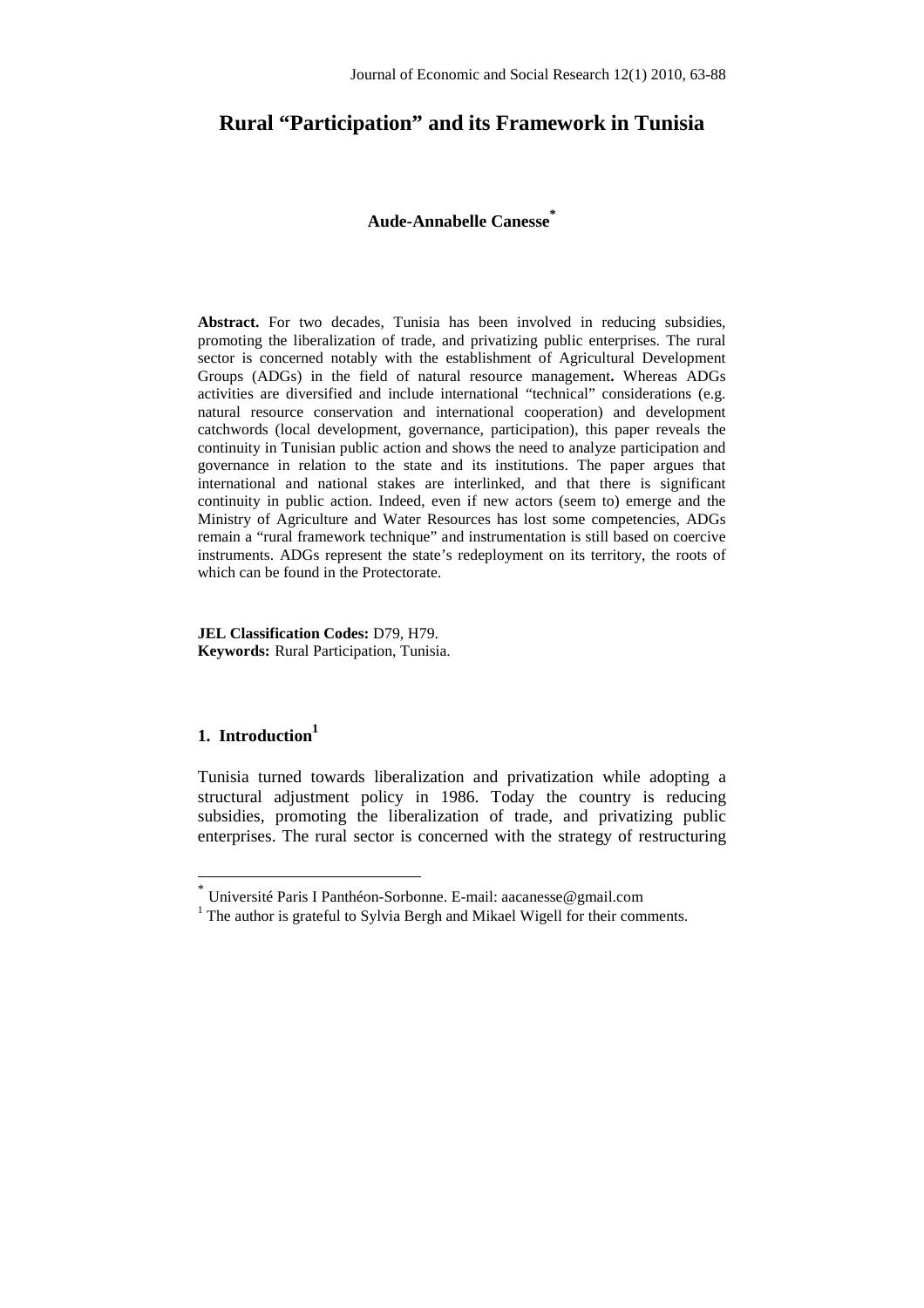rural institutions: the main goal is to "frame"<sup>2</sup> 50% of the farmer population and to engage rural institutions in activities such as marketing, agricultural goods transformation and natural resource management. In this field, the official discourse emphasizes the priority to make people participate in the decision-making process; to reach that goal, the previous natural resource management groups are replaced by *Groupements de Développement Agricole* (Agricultural Development Groups, ADGs). Compared to former natural resource management groups, the new legislation diversifies their activities: ADGs are in charge of both natural resource management *and*  local development. The legislation also incorporates international considerations (e.g. natural resource conservation, international cooperation etc.) linked to development catchwords such as participation – farmers' technical and financial involvement in infrastructure works and also in the decision-making process – and governance, settled as the normative definition ("good governance") from international financial backers and referring back to a neoliberal conception of the state. Participation and governance are considered as leading to state withdrawal, as its competencies are transferred to the private sector and civil society. Participation and governance are also a means to leave politics aside, using technical and quantitative concepts instead.

This paper examines the meaning and the modalities of participation and governance in Tunisia considering these concepts as discourse and as stakes. They are analyzed in light of public action since public action implies different categories of actors' involvement in public policy implementation. ADGs constitute the main case study in Tunisia that allows us to ask whether there are actors other than state agents involved in their implementation and to what extent new actors can appear. In the rural sector, participation evolves from a governed technical to a framed provoked one: the government administration does not decide what groups' activities are but it is still strongly linked to, and even involved in the process, both upstream and downstream. Concerning the possible shift in the instrumentation of public action in Tunisia, while persuasive instruments appear to support participation, the coercive instrument, based on procedures and legal norms,

 $2^2$  The verb "to frame" as used here comes close to the meaning of "to organize", but it also carries the connotation of territorial "*maillage*", i.e. organizing a group or people within an administrative and political network. See section 3 for the definition of "rural framework technique".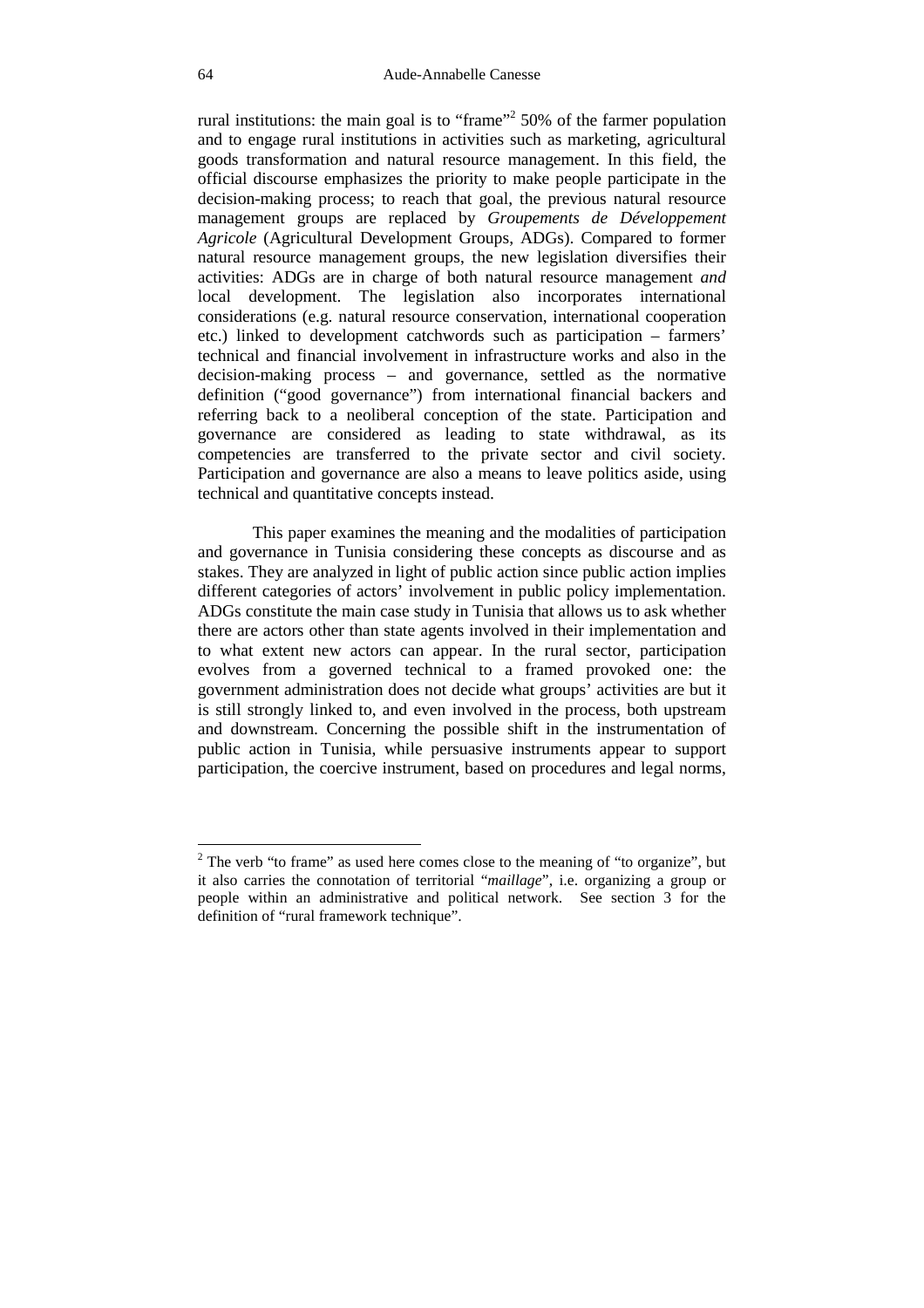remains the main one.<sup>3</sup> It shows the state's continuity and even redeployment on its territory for population control. Also, the ADG case study points to the need to analyze participation and governance in relation to state institutions. This article thereby critiques the use of these concepts in their technical meanings that avoid issues of (local) politics.

To make this argument, this article compares discourses and practices regarding participation and governance and links them to juridical norms and policy implementation. According to Lascoumes (1990), juridical norms are "normative instruments used to frame and spread these policies"<sup>4</sup>; each policy change implicating juridical change in line with what the author has called "specific normative production"<sup>5</sup> revealing the connection between state and society.<sup>6</sup> Laws and decrees enable us to identify: actors involved in the process of implementation (i.e. the ministries in charge of implementation); ways to create ADGs; and the importance of the texts' normative dimension. Law also has a discursive and displaying function that requires it to be compared with the reality of practice: the onsite observations enabled us to identify the space to maneuver of different actors and games at work in the implementation process. Consequently, this research first considered the corpus of legislation in the field of rural institutions before collecting observations on an international development project, the components of which were both technical (water and soil conservation) and social (rural participation). Interviews were also conducted with administration agents, representatives from the Ministry of the Interior and Local Development (MILD), the Ministry of Development and International Cooperation, and the majority with the Ministry of Agriculture and Water Resources (MAWR). Several other interviews have been conducted with staff from international organizations, farmers elected to ADG board committees and consultants from the private sector.

The paper is structured as follows. First, it tackles the international and national interests and stakes in local development. Second, it deals with

 $3$  According to Lascoumes and Le Galès (2007:13), instruments are "technical plans with a generic intent, symbolizing a concrete relationship between politics and society, and supported by an idea of regulation" ("*Dispositifs techniques à vocation générique porteurs d'une conception concrète du rapport politique/société et soutenus par une conception de la régulation*")

<sup>4</sup> "*Instruments juridiques normatifs utilisés pour cadrer et diffuser ces politiques*"

<sup>5</sup> "*Production normative spécifique*"

<sup>6</sup> Contrary to Anglo-Saxon countries, Tunisia is a written law country: law is legislated.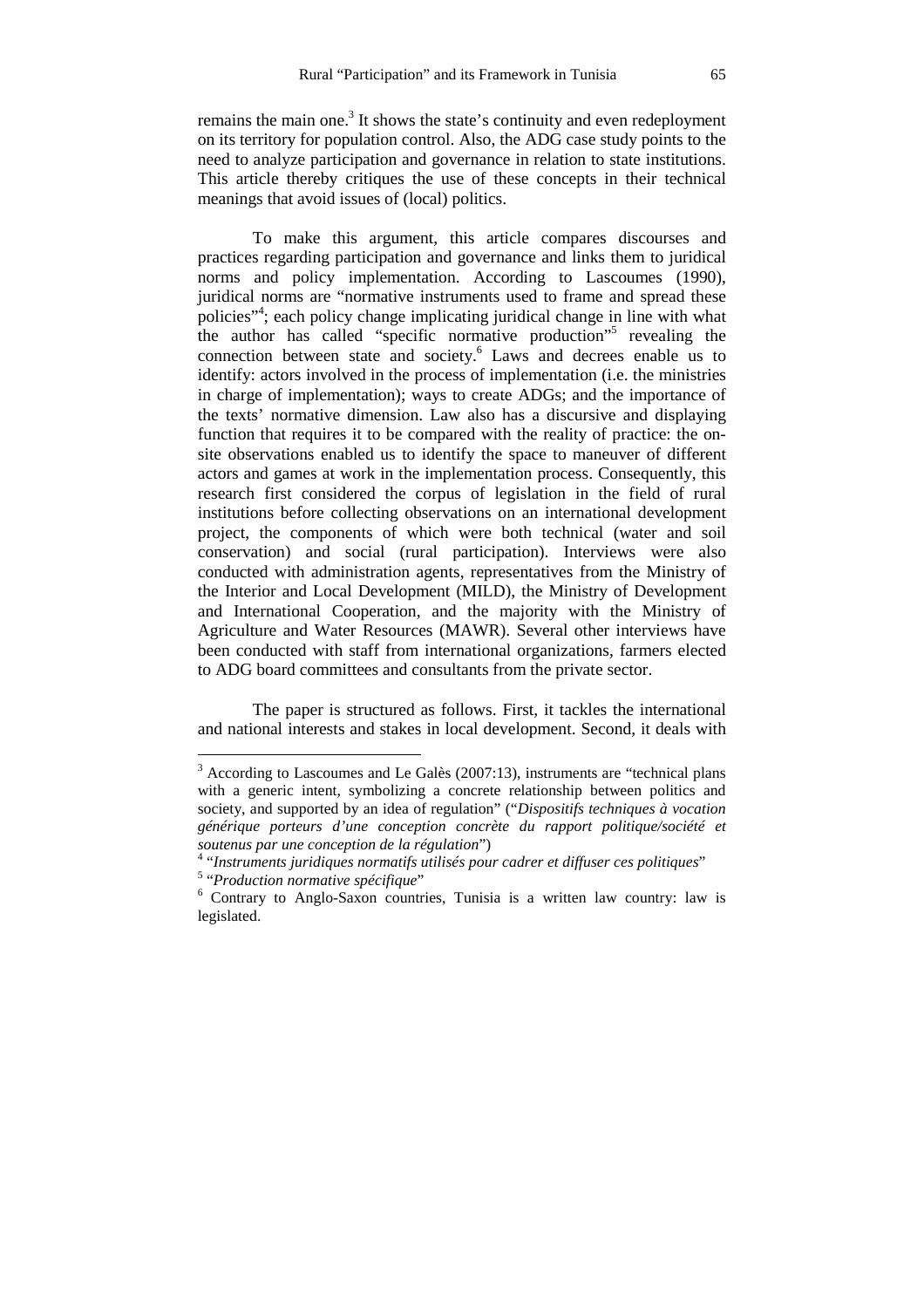the state's withdrawal implied by participation, notably the transfer of competencies from public to private and the new instruments. Lastly, it shows the continuity in framing the rural sector and even the reinvolvement of administration.

## **2. The Local Level as an International and National Stake**

Local development, governance and participation have been appearing on the international scene over the last two decades. The international discourse puts people at the core of the decision-making process and the Tunisian state promotes these concepts. However, official discourses hide other stakes, both international and national ones.

## **2.1. International Support to Local Development**

The interest for local development **(**urban or rural**),** participation and decentralization amplified in the 1990s. In 1992, the concept of governance appeared in the World Bank report called *Governance and Development.* It is defined as: "*the manner in which power is exercised in the management of a country's economic and social resources for development"* that is to say the definition from the *Webster's New Universal Unabridged Dictionary*  (Dorset & Baber) in 1979 (Hufty, 2007). The World Bank proposed a new conception of governance issues. Whereas early publications suggested governance meant public and private partnerships in public action and linked political process and scientific analysis, governance soon became a normative conception through the use of "problems of governance". Governance went from a tool to a pattern through the "good governance" concept (transparency of public action, real accountability supported by technical and financial technical evaluation, management competences in development implementation, privatization of public services, public and private partnership, and profitability of actions).

The principle of efficiency hides its ideological nature. The dominant discourse justifies this growing interest for governance: financial state crisis, critiques towards the way traditional states handle collective problems, a new public management, social transformations and increasing complexity, and the acknowledgment of regional and local management and civil society (Pierre and Peters, 2000). The World Bank was a key vehicle in spreading the concept. In the mid 1980s, the institution went through an orientation crisis because of the failure of its projects (Gaudin, 2002). Civil society was acknowledged in opposition to central states that were accused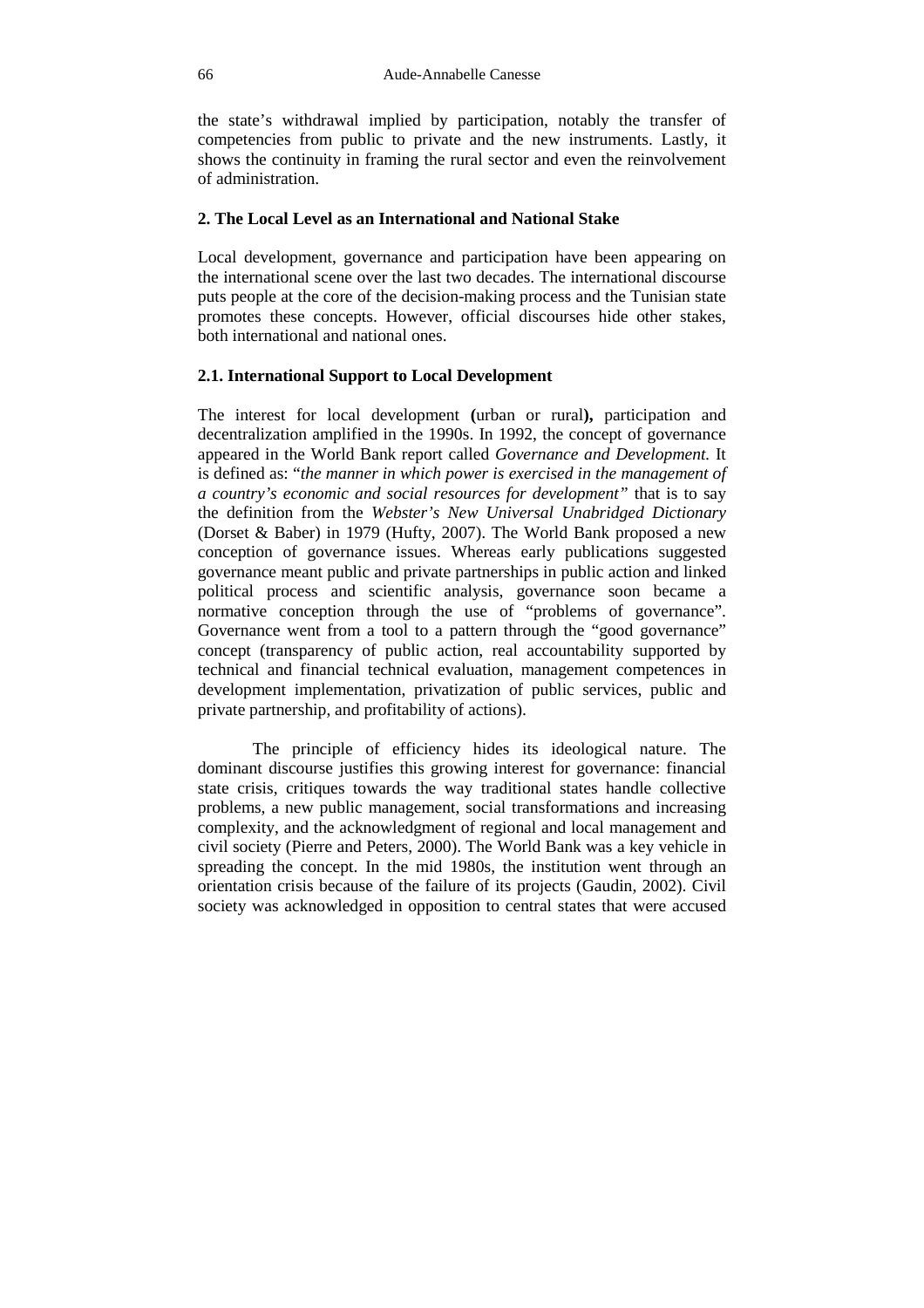of embezzling money for goals other than development issues. This new orientation was linked to the World Bank's collaboration with the IMF that promotes neo-liberal concepts (less state, privatization, debt limitation, corporate management applied to public administration**,** that is to say New Public Management). Governance is now presented as a panacea, providing the possibility of collaboration with the local level (civil society, local political leaders), and as a way to introduce corporate management concepts at the core of national bureaucracies.

Acknowledging the local level is also justified by economic theories: redistribution would be more efficient when budgetary allocations are closer to the local citizens' demands and needs. Besides, the adequacy between supply of services and locally collected taxes would make users more inclined to pay them, especially if they were participating in the decision making process in the field of providing services. The World Bank's strategy document *Urban Policies and Economic Development: an Agenda for the 1990s* defined three main orientations: 1) increasing urban productivity, 2) urban poverty reduction, and 3) environmental protection. For fundraising organizations, "local development" became a preeminent theme that was significant in strategy documents (Venard, 1993), especially in institutional support, participation and decentralized cooperation dimensions. For FAO, programs and projects must enable people to play an important role within the new policies (state withdrawal, deregulation, privatization) or in the context of a lack of policies (state failures, institutional gaps) (FAO, 1997). Other policies include improving the transfer of competences or enabling agriculture service restructuration, improving their performances especially for the rural population. Here the issue is to involve the rural population in order to improve public institutions. When there are no territorial communities, definition and consideration of terroir<sup>7</sup> will be at stake.

In brief, centralized states do not seem to have the monopoly on expertise anymore and international funds are conditioned by economic policies and public administration reforms. The intent is to decentralize their competences and to acknowledge local actors presented as the most direct representatives of the population. Nowadays, the question of governance is prominent in several fields such as law or natural resource management.

 $<sup>7</sup>$  By terroir, we mean soil, defined as a space enhanced by a rural community. It is</sup> close to parish (e.g. agricultural area of a parish) which means delimited area appropriated and exploited by a rural community. See Levy, Lussault (2003)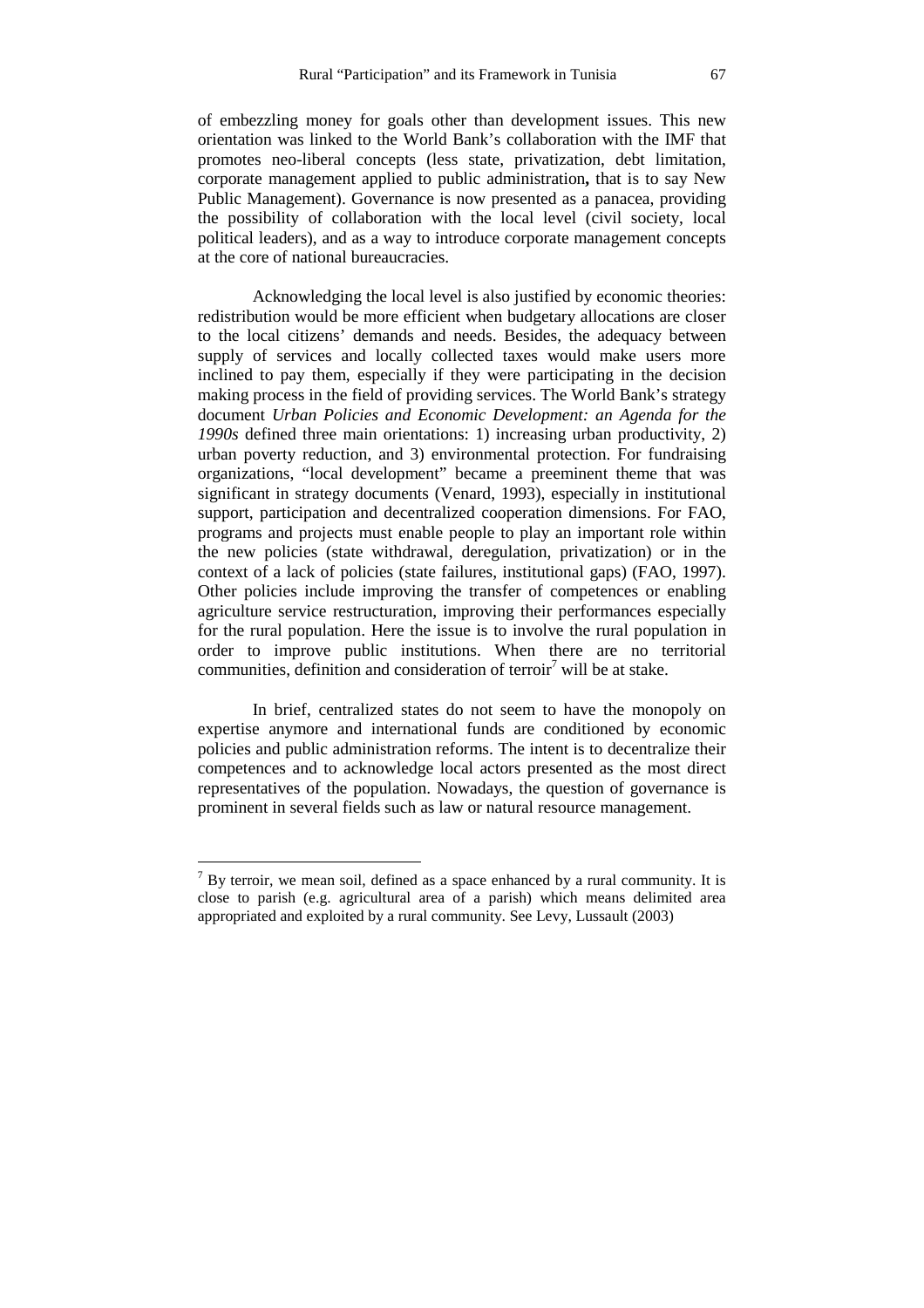## **2.2. The Autonomy of Local Institutions**

Tunisia includes international institutions' themes in its policy discourse, either conceptual ones such as human rights, democracy, and decentralization, or technical ones, notably those in conjunction with the Conference of Rio (creation of the committee against desertification, for water and soil conservation). People's participation in development at the local level in particular, is emphasized in the discourse and through the creation of councils at different levels. Nonetheless, recognition of the local level is limited: decentralization is limited to deconcentration (ministries have representations at regional levels without financial and decisionmaking autonomy) and the rural sector does not yet have any elected representatives apart from the representatives of the *Rassemblement Constitutionnel Démocratique*' (Democratic Constitutional Rally, DCR) cells, that is to say political party representatives.<sup>8</sup>

## **2.2.1. The Rural Council, A Restrictive Council**

The rural council (1989) is a consultative body in areas outside of municipalities. It is composed of designated members (designated by the *chef de secteur*<sup>9</sup> – *omda* in Arabic) – from the area and nominated members<sup>11</sup> (nominated by the Ministry of the Interior and Local Development, MILD) and its opinion concerns economic, social, cultural and educational matters. It is considered a vehicle between population and administration, conveying people's preoccupations and needs, and proposing solutions. It is involved in cleanliness and hygiene programs implemented in the area.

#### **2.2.2. The Local Development Council**

The intermediate echelon between local and regional levels is the *delegation*. The *délégués* (delegates) are under the authority of the *gouverneur* (governor), which is the MILD representative at the regional level. He can delegate some of his prerogatives during a precise time and subject to the approval by the Ministry of the Interior.

<sup>&</sup>lt;sup>8</sup> The presidential party, and former single party. It is still the only party at local levels.

<sup>&</sup>lt;sup>9</sup> The *chef de secteur* is the Ministry of the Interior and Local Development's representative at the rural level. He is in charge of supporting administration services. He is also a judicial police officer and a registry civil officer. In practice, he represents both the administration and the notables (Hénia, 2006; Amri, 2008).

 $11$  1 for 1000 inhabitants; minimum 5 members; maximum 10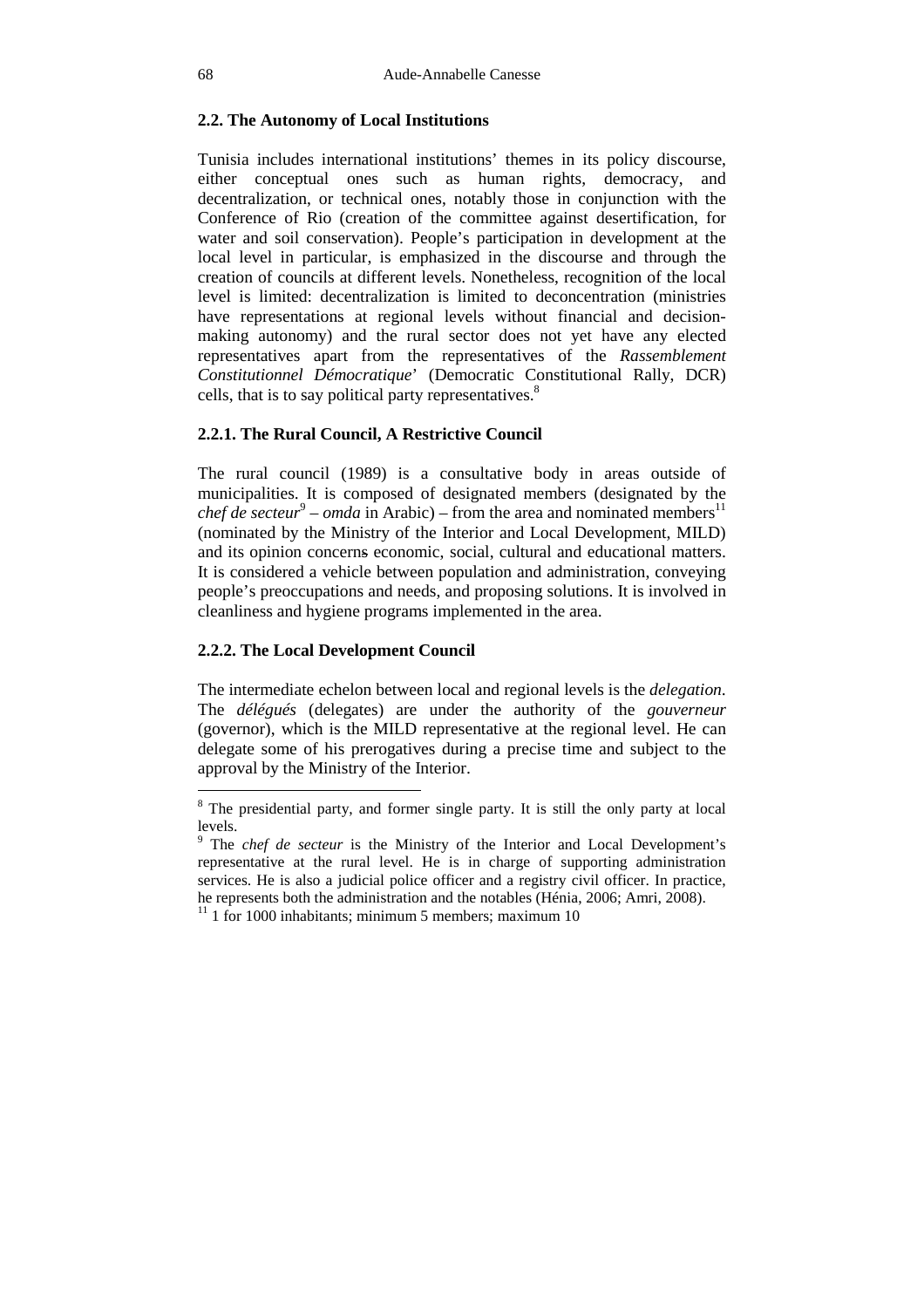The local development council (LDC) was created in 1994 at this level. As is the case with the rural council, the LDC is a consultative council related to local development programs and projects. It takes part in formulating the regional development plan, in the elaboration and execution of programs in the field of cleanliness and environmental protection programs, natural resources rationalization, preservation and conservation. It also organizes the local development days decided by the *gouverneur*.

The LDC is composed of elected members (municipalities and arrondissement presidents) and designated ones (rural council presidents; *chefs de secteur*; administration regional services' representatives).

Thus, these two councils officially represent a way to transmit information from the local to the central level without meeting the criteria of representation and participation in the sense of having a majority of elected members.

## **2.2.3. Decision-Making at the Regional Level**

1989 was a turning point with regard to creating the rural representative council and replacing *conseils de gouvernorat* (governorate councils) by *conseils régionaux* (regional councils). At the regional level (governorate), as previously said, the MILD is represented by the *gouverneur*. He is the governorate's general administrator and the state's representative; his competencies are broad and he is under pressure to reach results. He is also the judicial policy officer. He applies national directives at the governorate level. The *gouverneur* is assisted by two delegates and a general secretary who has a political function. Governors have a political trajectory through the DCR.

The regional council is in charge of socio-economic programs and the scheduling and formulation of land settlement plans, $13$  and examines urbanism plans – oriented according to national policy. Concerning the state's programs, the regional council's opinion is consultative only. As with the previous councils (especially governorate councils), its urbanism competencies are broad. It coordinates national, regional and municipal programs as well.

This council is composed of designated members (governor, governorate general secretary, presidents of rural councils) and according to

<sup>&</sup>lt;sup>13</sup> Outside of municipalities' areas.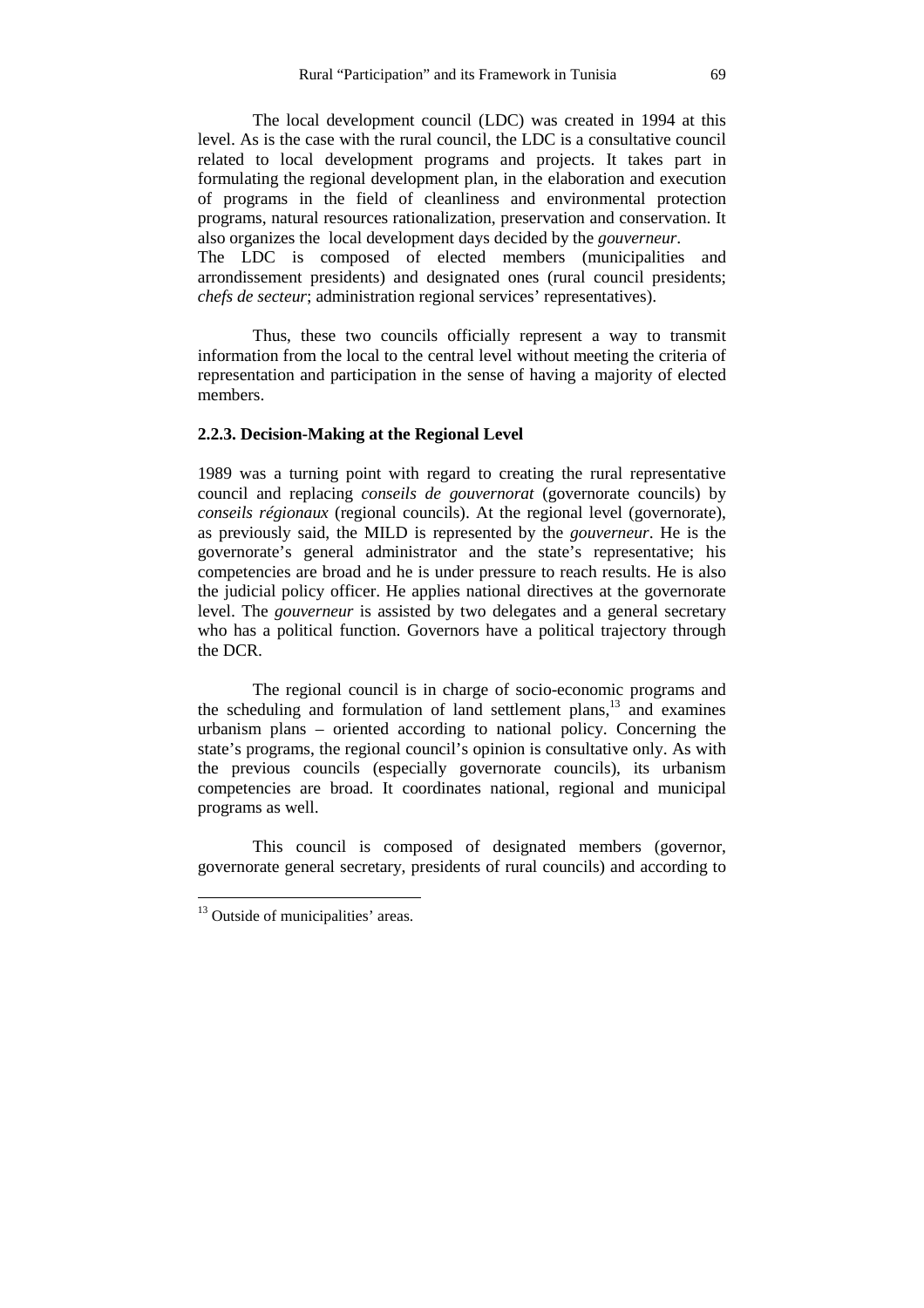electoral results, some elected ones (deputies, presidents of municipalities). The governor is the regional council's president; he votes when voices are equal. In the rural sector, he also has primacy over the local authority's president. He executes the council's deliberations and the budget and he elaborates the governorate projects which are submitted to the permanent sectoral commissions.

These permanent sectoral commissions are: Planning and Finances; Economic Affairs; Agriculture and Fishing; Equipment, Housing and Land Settlement<sup>14</sup>; Social Affairs, Health and Environment; Education, Culture and Youth; Cooperation and Exterior Relations (1992); Commission to Combat Desertification (2006).

Lastly, the regional council's Office (1992) is composed of the governor, the permanent sectoral commissions' president, and the general secretary, who is in charge of coordinating works, of examining reports and of submitting them to the regional council.

In terms of needs, most of the regional investments are used for ministries' deconcentrated services' expenditures and executions. Central ministries plan investments and transfer funds to governorates. Regional councils are in charge of implementation and follow up, but not of design and decision.

## **2.2.4. The Democratic Constitutional Rally Local Cell: Between Administration and Party**

The electoral process at micro level and more broadly in rural areas is a stake as Tunisian rural areas have no real local elected representatives**,** except those of the former single party, the *Rassemblement Constitutionnel Démocratique*. The Tunisian territory has 7500 cells and 2200 professional cells, the members of which are elected. Cells appear to be closer to the administration than a political party: indeed, they are an intermediate level between centre and periphery, to take up concepts used by Grémion (1976) analyzing French decentralization. In a way they represent a parallel administration, the sites of which respond to the necessity of watching and of establishing power relationships; moreover, cells' and the administration's territories overlap. The DCR cells are used by elites as a place of "mediation

 $14$  Since 1992, the settlement has no longer been solely urban.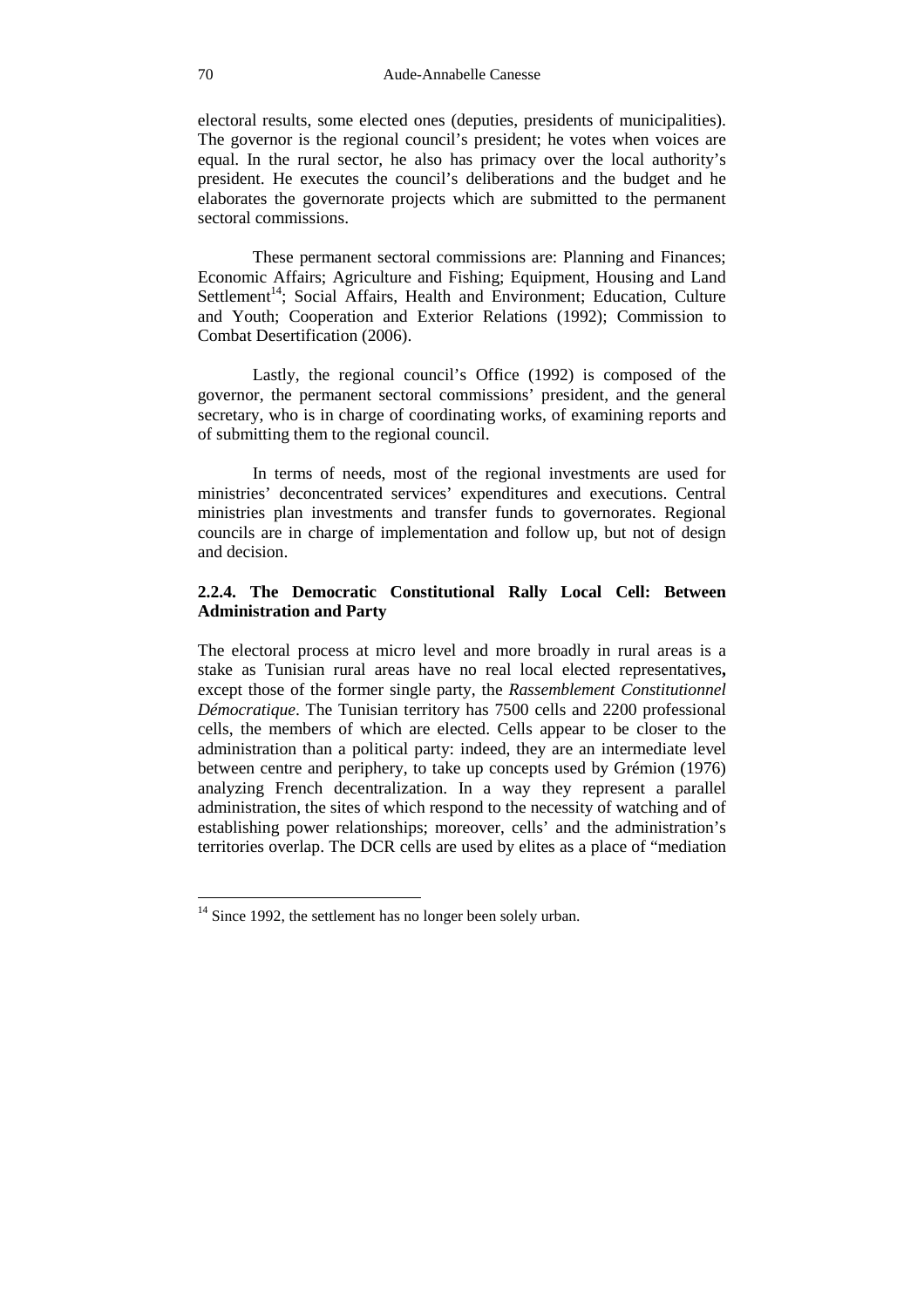between local interests and politico-administrative institutions of the state" (Hibou, 2006).<sup>15</sup>

Cells have different functions: from an individual point of view, interviews reveal that they make administration procedures easier and faster. Adhering to DCR and getting involved in cells or in "*political associations"<sup>16</sup>* enable people to integrate into a network, and quickly and reliably to obtain a job. Cells are also involved in designating beneficiaries for microcredit. Thereby, benefits are more financial than ideological, for the young in particular, whereas elderly people associate DCR with the former parties, *Destour* and *Neo-Destour*¸ and thus with to the fight for independence. From a public policy analysis point of view, DCR representations identify priority areas called *zones d'ombre* (shadow areas) that will benefit from aid programs. DCR representatives are also involved in local and national professional consultations and in the follow up of committees such as those concerning the natural resource management groups.

The political cells function as structures for the transmission of information and control: they can either include or exclude – all the so in rural areas, where not being a member easily leads to exclusion – and they are involved in the implementation of "*orientations nationales*".<sup>17</sup> The cells can therefore be considered as one of the development institutions.

At the local and micro-local level, the DCR cells reflect local conflicts as well, as they integrate a combination of interests and conflicts. The DCR and its structures also enable the representation of local interests and their particularisms to the centre. Moreover, the central power can support or break up those tensions to improve the public policies or to impose measures decided at the central level. Yet, the expression of these interests can lead to the exclusion of notables when they are opposed to the centre's interests.

In the rural area, the DCR cells are all the more important since there are no elected representative bodies: thus cells constitute place**s** where (part

<sup>15</sup> "*médiation entre les intérêts locaux et les institutions politico-administratives de l'Etat*".

<sup>&</sup>lt;sup>16</sup> A way to call student associations for instance (interviews 2008).

<sup>&</sup>lt;sup>17</sup> The "*orientations nationales*" is the Tunisian term to express public policies. References to nation is constituent of political discourse used since Independence (1956).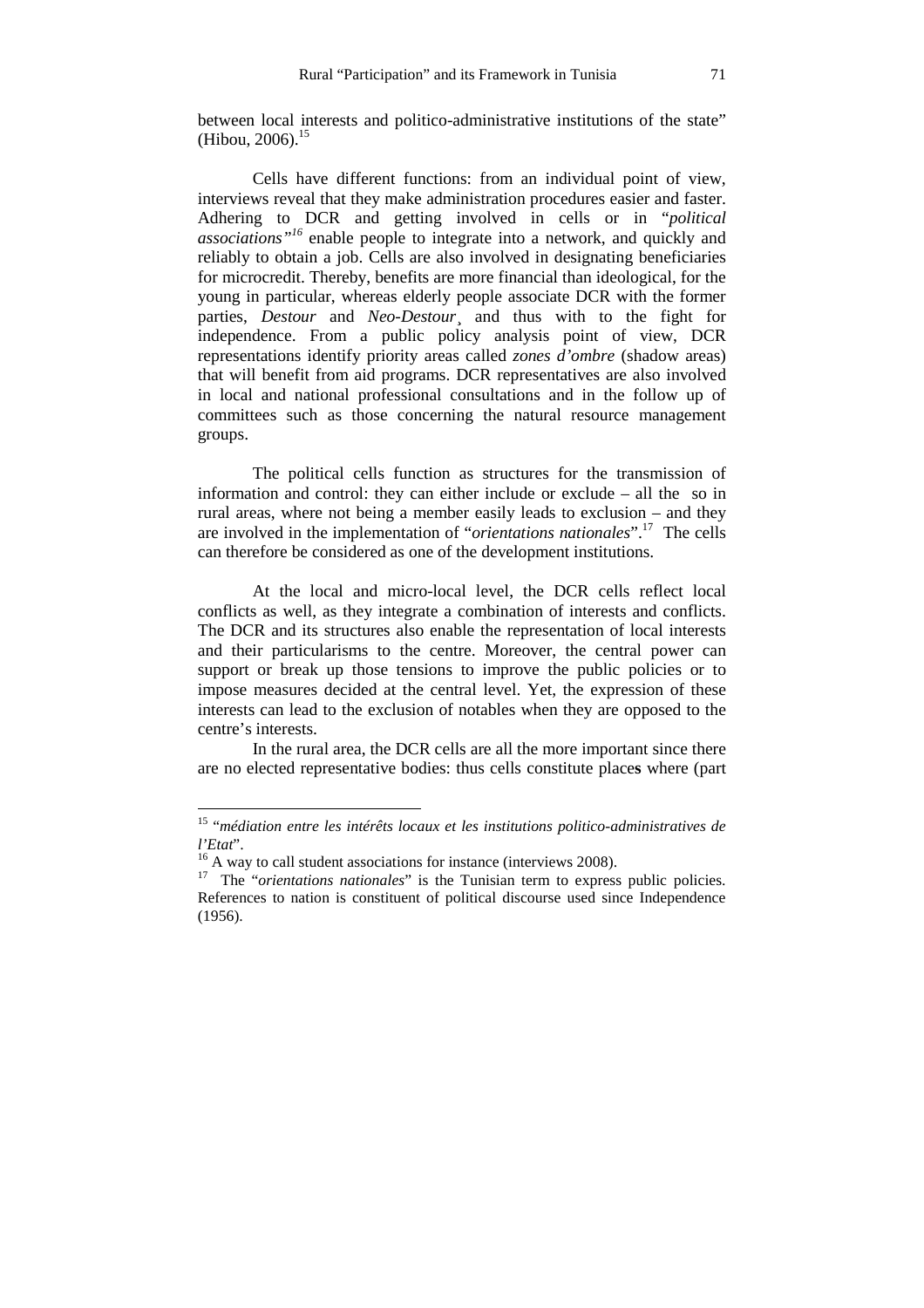of) the population can express wishes, and where tensions develop between families or interests over access to political, social and economic resources.

The creation of ADGs, new elected bodies in charge of local development, implemented through a participative approach, has to be considered in light of this particular context of rural institutions (see Figure 1 in the appendix mapping the rural institutions). The process of implementation reveals a transfer of some competencies and the appearance of new instruments and new actors supporting participation.

## **3. The Agricultural Sector and the Transfer of Competences to ADGs**

The environment is also a field where local development and governance themes are applied and where participation is required. Since the 1990s, the approach is said to be bottom up, putting back into question the role of centralization and state interventionism which were accused of controlling local communities and leaving them outside the decision-making process (Froger, 2006). ADGs' legislation includes participative dimensions and their implementation leads to a reconfiguration of public action: firstly participation is supported by new instruments implemented by actors from international technical assistance (international organizations staff) or national (consultants from the private sector); secondly, and more broadly, agents from the Ministry of Agriculture lose competencies in favor of private consultants.

### **3.1. ADGs: A "Participative" Strategy**

ADGs include participative issues. These groups are the first step in the strategy to restructure rural institutions**,** which includes rural institution studies (2000 and 2001), central cooperatives (first semester 2000), interprofessional groups and technical centers (first semester 2000), agricultural services and chambers of agriculture. New institutions are required to be involved in marketing, agricultural good**s** transformations and natural resource management. In these fields, the question concerns giving priority to regional institution**s** to manage and protect constructions belonging to the state like water systems. Regional services are in charge of high costs. On the local level, participation boils down to rural "responsibility": on the one hand, farmers must pay for natural resources and equipment maintenance and, on the other hand, they take part in local area development through an electoral process: members elect the ADG board committee and have a say in its workings. Rural institutions are considered as the future link between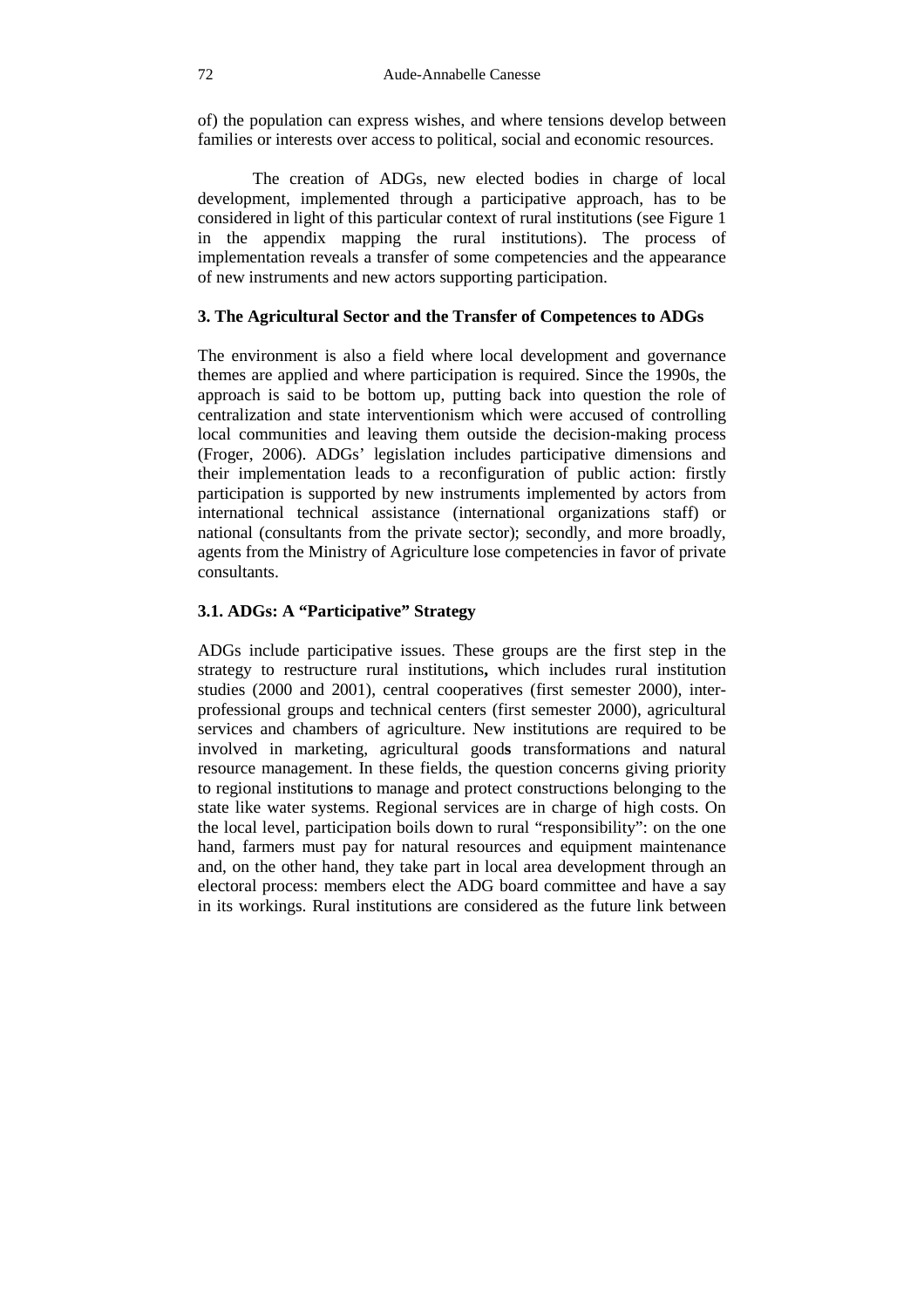the local population and the Ministry of Agriculture's regional services. Consequently, since 1999**,** two new groups have been promoted: the *Sociétés Mutuelles de Services Agricoles* (Reciprocal Organizations for Agricultural Services) and the ADGs.

ADG policy is legitimated by a radical change of orientation, making a clean sweep of the past and implicating the population from now on. The theme of reform is highly evident in the interviews and refers to a discourse that has continued since Independence, in a way a constituent discourse of Tunisian liberation and nation: to develop, structures and mentalities should be reformed.<sup>18</sup> Mentalities and structures also refer to theories of modernization from the seventies.

ADGs are also justified by the bottom up primacy in public action, and people's participation is broadly emphasized. ADGs are presented as a new kind of group**,** a connecting point in the triangle of administration/farmers/natural resources. They are integrated in civil society and acknowledged as associations: farmers are grouped together giving them the strength and capability to identify problems, propose solutions, and more, to be heard and independently manage their land. The interviews also reveal technical arguments related to efficient management, justifying this new status by the volition to limit groups and administration interlocutors, in other words to simplify the government administration's work.

ADGs have large competences: their activity fields concern the improvement of productivity, collection and sale of agricultural goods on national and international markets, as well as administrating subsidies. More precisely, ADGs are in charge of natural resource protection and rationalization; local infrastructure; participation in spreading techniques to improve productivity, rangelands and animal husbandry; and cooperation with national and international agricultural organizations. Farmers are required to be involved in local development. In this sense, ADG policy is directly linked to governance and participation.

The competences given to ADGs also seem to implicate a state withdrawal through a transfer of competences from the administration to the newly created groups, i.e. to the local population. Eventually these groups are supposed to allocate the grants that were formerly allocated by the administration. In addition to those grants, they are supposed to be in charge

 $18$  Interviews with agents from government administration (2006, 2007 and 2008).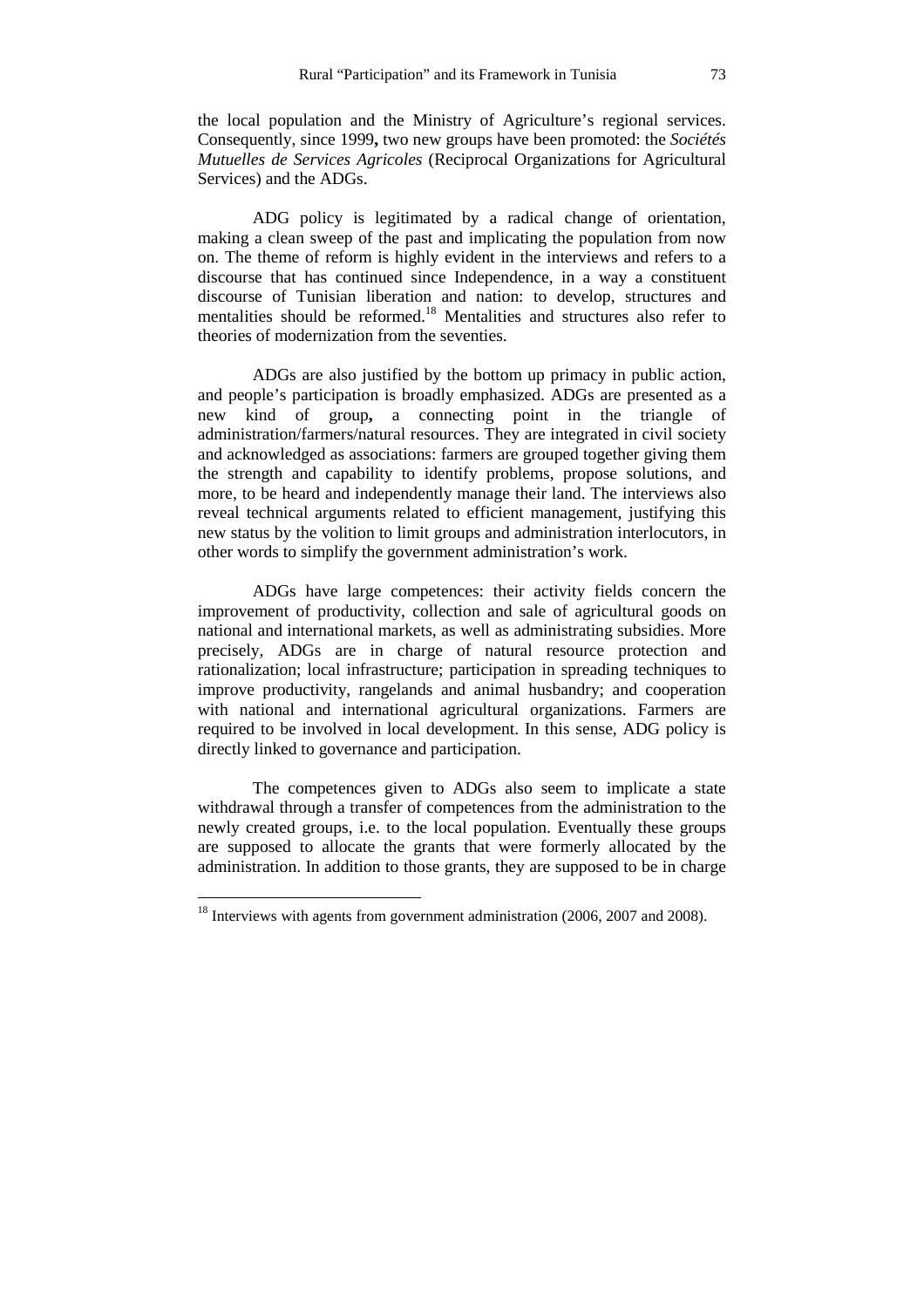of irrigated perimeter maintenance and popularization of agricultural techniques. Two solutions are envisaged: either farmers pay for this service, or ADGs are in charge of it. The point is to privatize popularization. In other words, "participation" means "financial responsibility".

## **3.2. New Instruments Supporting Participation…**

Implementation of the participation strategy is supported by the introduction of new instruments, namely persuasive ones, diffused through international technical assistance. The persuasive instruments (Larrue, 2000) concern knowledge spreading among beneficiaries and the training and sensitization of executives. This part of implementation is a way for technical assistance, either national or international, to give technical support to farmers (direct persuasive instrument) and to train national administration agents about the participation process and implementation or about agricultural techniques (indirect persuasive instrument).<sup>19</sup>

Direct persuasive instruments relate to scientific knowledge and its spreading among farmers:<sup>20</sup> sensitization is one of the dimensions of ADG implementation. At micro local level, the agricultural popularization service is in charge of spreading these techniques. NGOs, technical centers and research centers are also concerned with direct persuasive instruments, due to their support in spreading knowledge among farmers. A manager training program has also been created with the Agency for Agricultural Popularization and Training and the World Bank. The technical assistance concerns training for ADG members and sharing of experiences through national or international travels. The legislation also includes making administrative agents available to support ADGs' management, especially for budgetary issues.

Indirect persuasive instruments concern public actors involved in implementation. Thus, they relate to trainings, participative approach seminars and handbooks that are made available for the executive administration by foreign technical assistance.<sup>21</sup> Thus, agents of the *Commissariat Régional au Développment Agricole* (CRDA, the regional

 $19$  After the trainings, the idea is that administration agents will use the participatory approach or spread it.

 $20\text{ }\overline{\text{}}$ G. Moser distinguishes different techniques such as pedagogy and incentive or discouraging communication (quoted by Larrue, 2000:96).

 $21$  They are also a way of spreading development catchwords.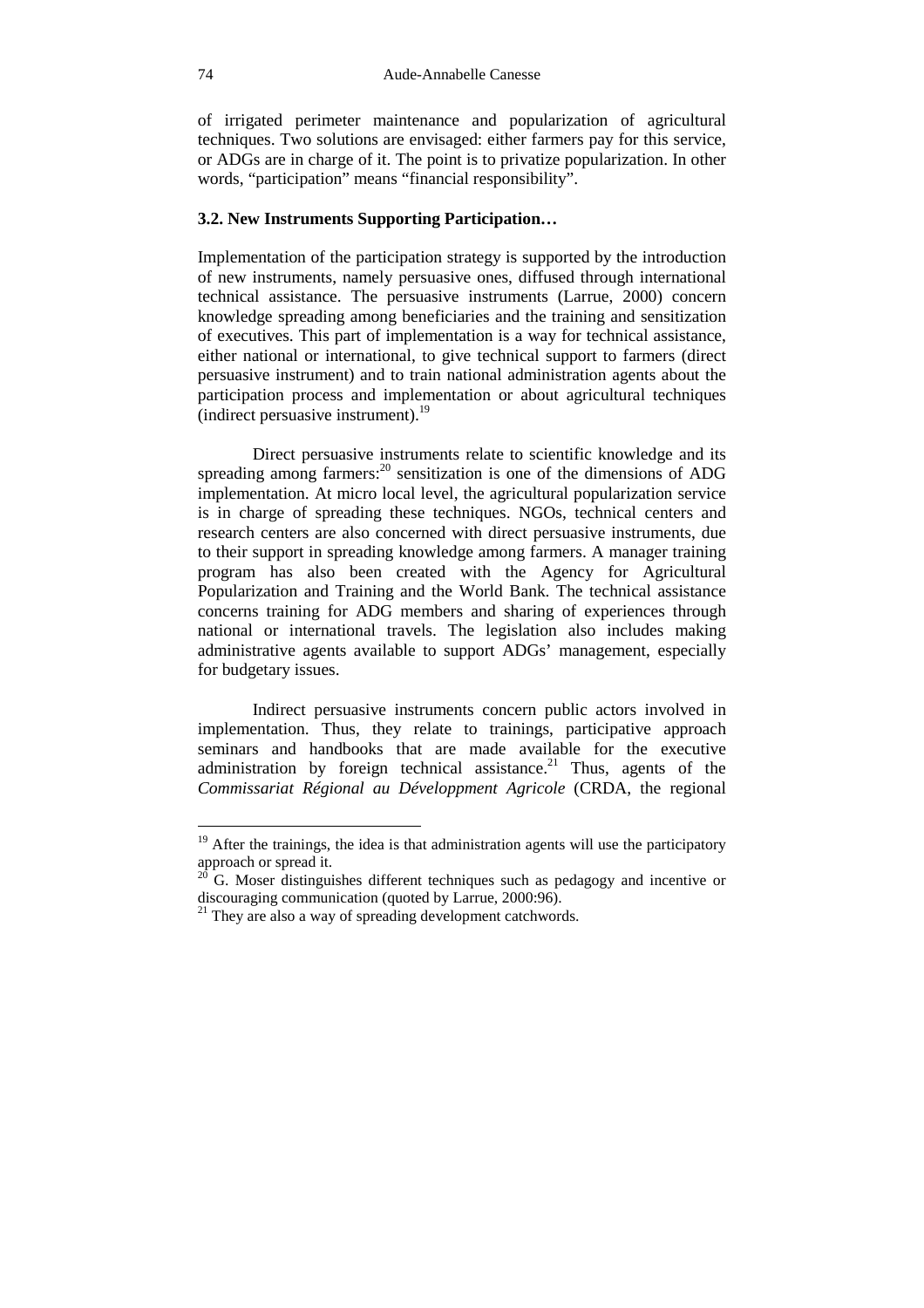departments [services] of the Ministry of Agriculture and Water Resources) benefit from several trainings in participative methodologies, often through a foreign financing and external supports (development project, consulting agencies).

## **3.3. ... and the Appearance of New Actors? Implementing Participation and the Transfer of Mediation Competency**

Implementing the participative approach in international development programs includes appealing to consulting firms. National consulting has a specific place in Tunisia and must be considered in parallel to the fact that the authoritarian state has marginalized research in the social sciences for decades. But in the 1990s, the state started to use consulting to make surveys and studies concerning collective issues.

Consultants become *médiateurs* defined as "agents who realize policy's referential construction, that is to say the creation of cognitive images determining problem perception for existing groups and the definition of appropriate solutions" (Muller, 1990). <sup>22</sup> Now consultants spread knowledge about local stakes, design projects, and outline the ways to handle social problems and social peace. Besides, these kinds of activities are interdisciplinary, contrary to academic research.

The new *médiateurs* transform actors' cognitive fields durably and that is the reason why they meet opposition in partnership with administration, especially with the Ministry of Agriculture, and difficulties occur when collecting data. As a matter of fact, administrative elites also constitute *médiateurs*, but the traditional ones, belonging to the most important ministry in terms of human resources and means, and who in most of the country are considered state representatives at a micro level. The traditional *médiateurs* lose privileges and importance in favor of consultants.<sup>23</sup>

Participative programs are qualified as "new" due to the reappraisal of the previous technicist approach in favor of one focusing on people and

<sup>22</sup> "*Agents qui réalisent la construction du référentiel d'une politique, c'est-à-dire la création des images cognitives déterminant la perception du problème par les groupes en présence et la définition des solutions appropriées*"

 $^{23}$  Most of the consultancy agencies are located around the Ministry of Agriculture in Tunis.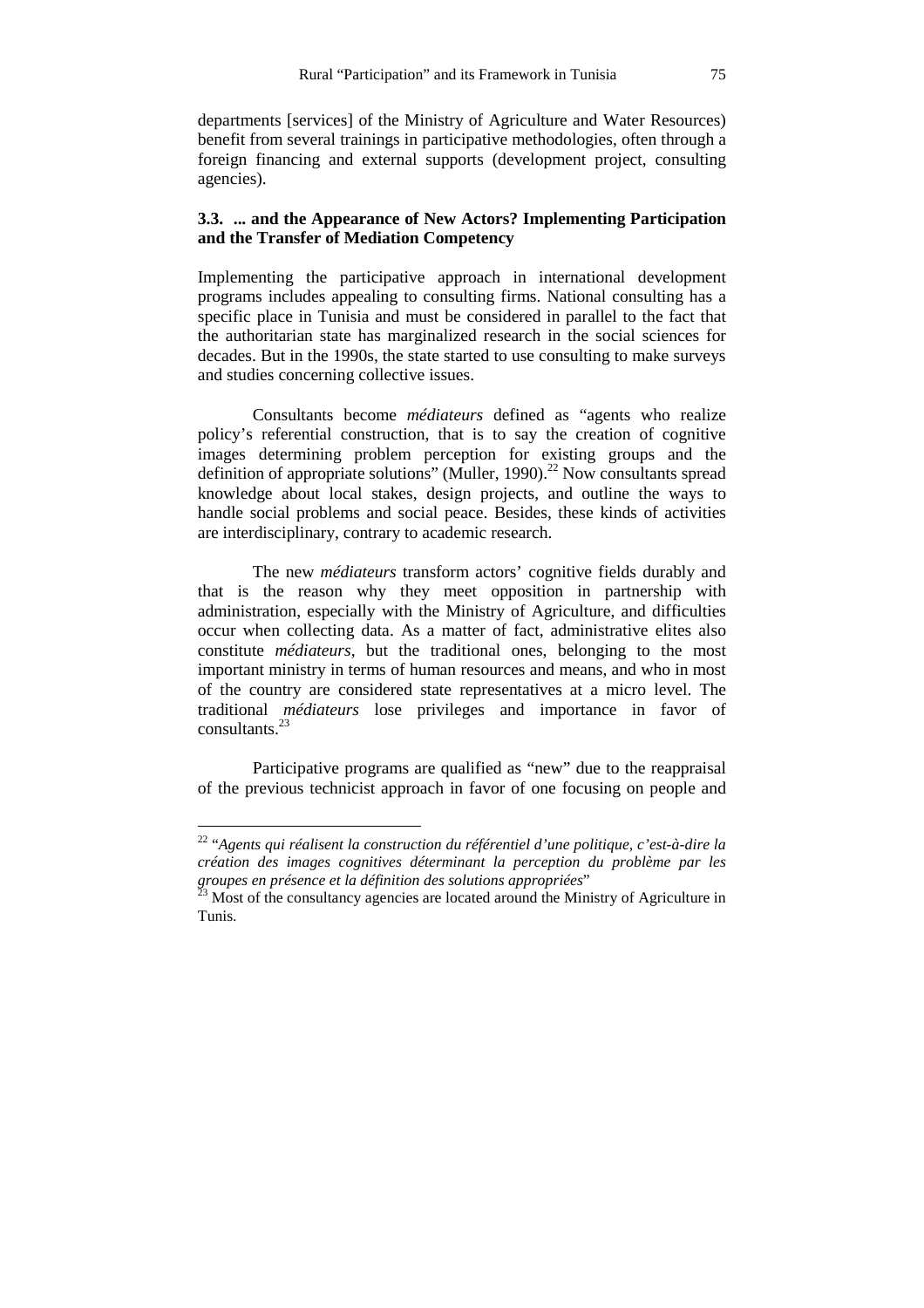their wishes. This is due to the recruitment of sociologists: "*the participative approach is the sociological approach*".<sup>24</sup> Nonetheless, it has to be noted that consultants' profiles do not change: the former agricultural engineers in fact become sociologists by virtue of their recruitment and their terms of reference. Indeed, training for trainers in the participative approach or feasibility studies in the context of ADG implementation are led by "agricultural-engineer sociologists" who first belonged to the government administration and now promote international methodologies applying the Tunisian administration's vision. A profile emerges: the "ADG specialist"<sup>25</sup> is an agricultural engineer (or agro-economist) whose career path was first in administration before joining a consultancy agency or creating one. Only a few consultants recruited as sociologists are trained sociologists<sup>26</sup> and few are independent from the government administration's "representations<sup>27</sup>". They are the same actors in different guises. Moreover, external consultants on development projects are chosen for technical assistance among three CVs proposed by the national party.<sup>28</sup>

The impact of these variables is visible in the "methodology" of ADG implementation. Consultants have to be integrated in the "system" and that is the reason why their implementation methodologies refer back to their professional identity, a "card" enabling them to work. Their methodologies and in a way their opinion must be validated and corroborated by national authorities, and they have to work under time pressure. As a consequence, consultants work under two constraints, being recruited and working according to the efficiency imperative; they are assessed on the quick implementation of ADGs, i.e. on their capacity to organize groups as fast as possible. The methodology includes either the international discourse on the whole population participating (which means not focusing on local "leaders"), or the "usual" practices, the ones stemming from an authoritarian system. In other words, consultants need to have two approvals: one from international organizations and one from national authorities.

<sup>&</sup>lt;sup>24</sup> Interview with international staff's member  $(2005)$ .

<sup>&</sup>lt;sup>25</sup> This remark can be extended to the field of rural sociology and local process analysis.

<sup>&</sup>lt;sup>26</sup> Rural economists in international organisations become rural sociologists according to the emergence of new development catchwords and their stakes.

 $27$  Representation of farmers or representation of territory for instance.

<sup>&</sup>lt;sup>28</sup> Hence there is only a small room of maneuver for the international technical assistance.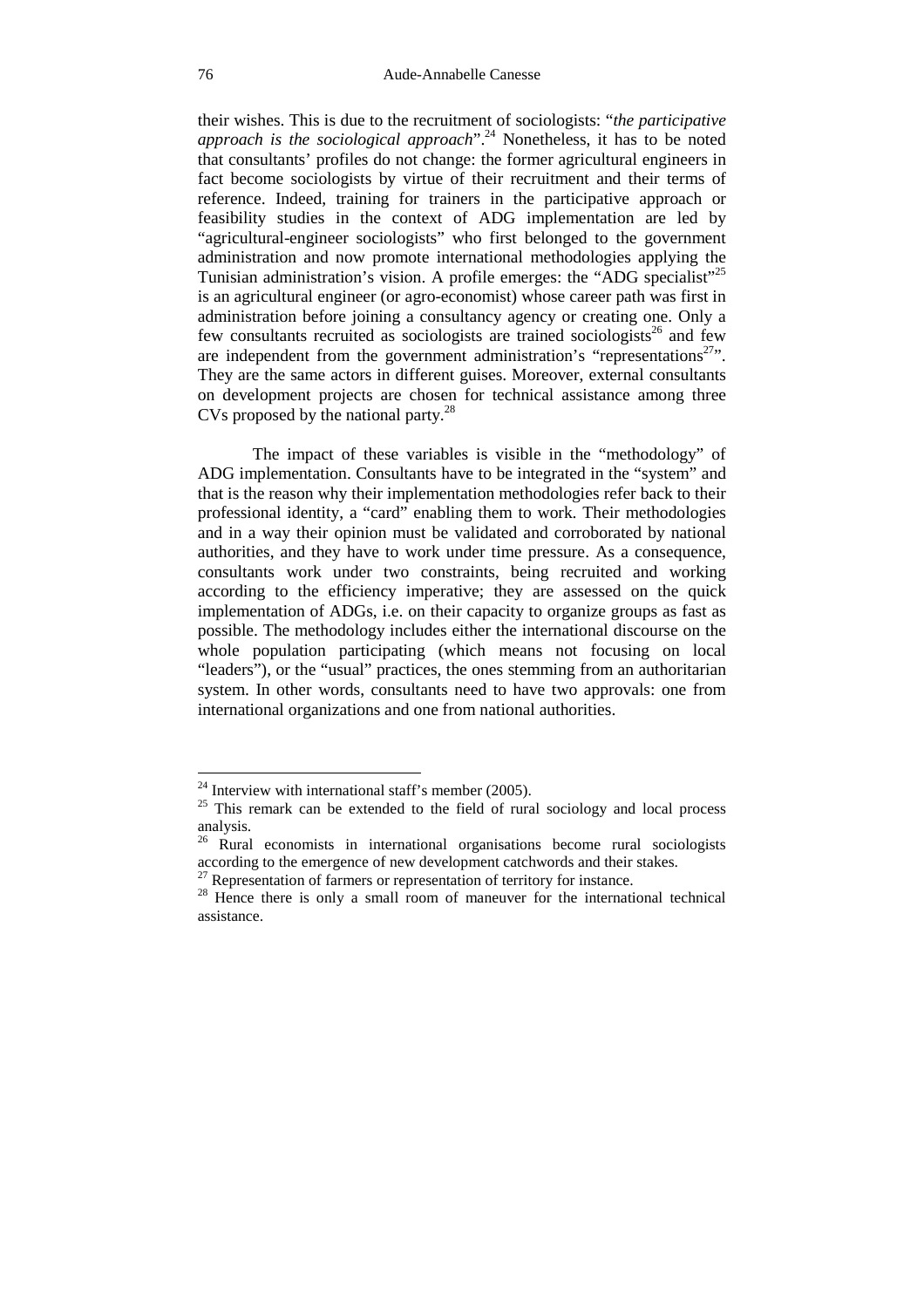In this context, the methodology overlaps with DCR cells' territory in terms of its administrative territory, using an administrative concept of territory, guarantor of a sort of "security" for the institutional system. During the actual implementation, people's participation and attention to leaders are different from the international discourse: the "political authorities" (cell presidents) and the "local authorities" (*omda* and *délégué*) intervene to delimit the ADG area by validating the candidates' list for the board committee, or by defining the functions once this committee is elected.<sup>29</sup> Besides, modalities to represent the population are pre-determined: on an area gathering three micro-areas, six candidates, that is to say two candidates per zone, are required by the consultant to form a six people committee board. In this way, the designation process is already done before the "official" elections.

In short, implementing the participatory approach is supported by persuasive instruments and it also leads to the appearance of new actors, the consultants from private agencies. Nonetheless, even if they depend on the private sector, their career path and their training do not change. Their vision and their methodology, once implemented, include administration practices and political issues. Thus, the interest in participatory approaches and in people's participation appears to be closer to discursive practices than to the practice itself. ADGs therefore illustrate continuity in practices and administrative conceptions.

### **4. ADGs: A Rural Framework Technique**

 $\overline{a}$ 

ADGs represent a "rural framework technique", which Pierre Gourou defined as "techniques for elementary administration to monitor large areas, a large population, and this in a sustainable manner"<sup>30</sup> (1969) and combining the Tunisian case political, social and land tenure dimensions. They are in line with a rural framework that has lasted since the late nineteenth century. Nowadays the frame rests on both an upstream and downstream control of the groups and still appeals to coercive instruments. Besides, even if some activities seem to improve participation, some of their dimensions show limits: they re-involve the government administration and there is no significant shift in instrumentation. As we shall see, the vagueness of the

 $29$  In ADG's. president and treasurer are the most important functions.

<sup>30</sup> "*… des techniques d'administration élémentaire permettant de contrôler de vastes surfaces, une population nombreuse, et cela de façon durable*".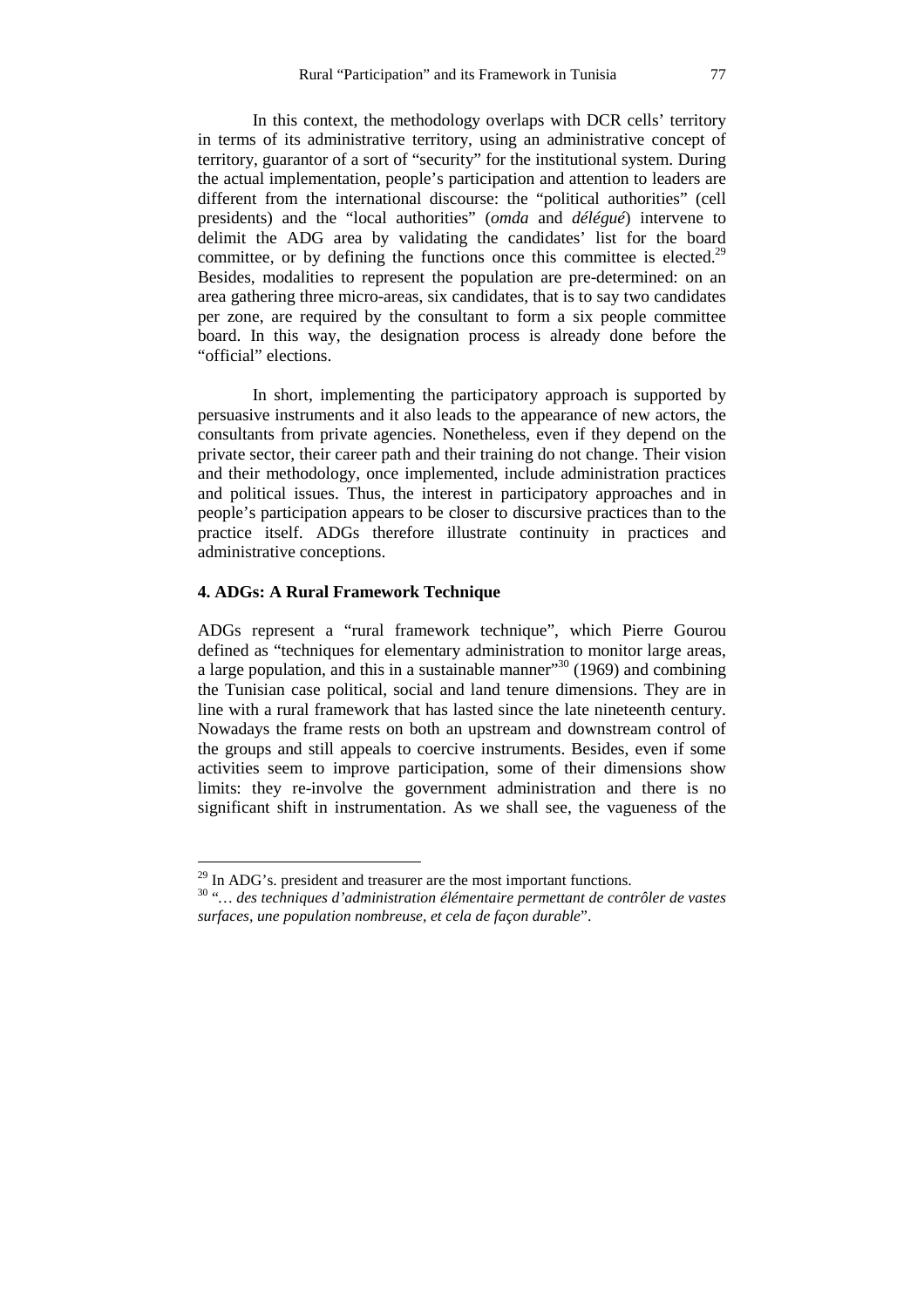ADGs' status is also a way to frame the groups enabling and/or forbidding activities, depending on the situation.

## **4.1. The Roots of the Framework**

Whereas ADGs appear to be part of a new strategy incorporating discourses on people's participation and governance, they are in fact part of the rural framework's continuity whose roots can be found in the Protectorate. The first sign of this framework goes back to the natural resource management groups in the late nineteenth century. The Protectorate created water syndicates and unions of water associations in 1897. The executive board of the latter was composed of members appointed by the government, and administration agents were invited to general meetings. The committee board was directly linked to the general assembly and had to explain its management activities every year.

The inclusion of the state in local population activities lasted throughout the various reforms. In 1920, les *Associations Spéciales d'Intérêt Hydraulique* (Special Associations with Water Interest, SAWI) were created to be in charge of works implementation, maintenance and water usage. Membership was free but could be compulsory for public hygiene, health, or public order matters. "The state controlled these associations in the same way as the water syndicates: it was able to force members to respect 'the founder project' " (Baduel, 1985); the director was appointed among the members of the executive board, which required subsequent agreement from the Ministry of the Interior.

The *Code des Eaux* in 1933 strengthened these associations and created a new structure, the *Groupements d'Intérêt Hydraulique* (Water Interest Groups, WIG) which still exist. WIG membership was obligatory if the population survival was at stake (like in southern and central Tunisia). The WIG board was directly under the control of the administration and had to submit reports about its activities directly to them and not only to part of the general assembly. The WIG director was designed by the Prime Minister for three years.

In 1936, a legal decision modified the constitution and changed the organization. The WIGs carried out a study about all individual and collective projects in the water field that could enhance the country and improve rural livelihoods. It supported farmer membership in Collective Interest Associations (CIAs) to make them be involved in implementation,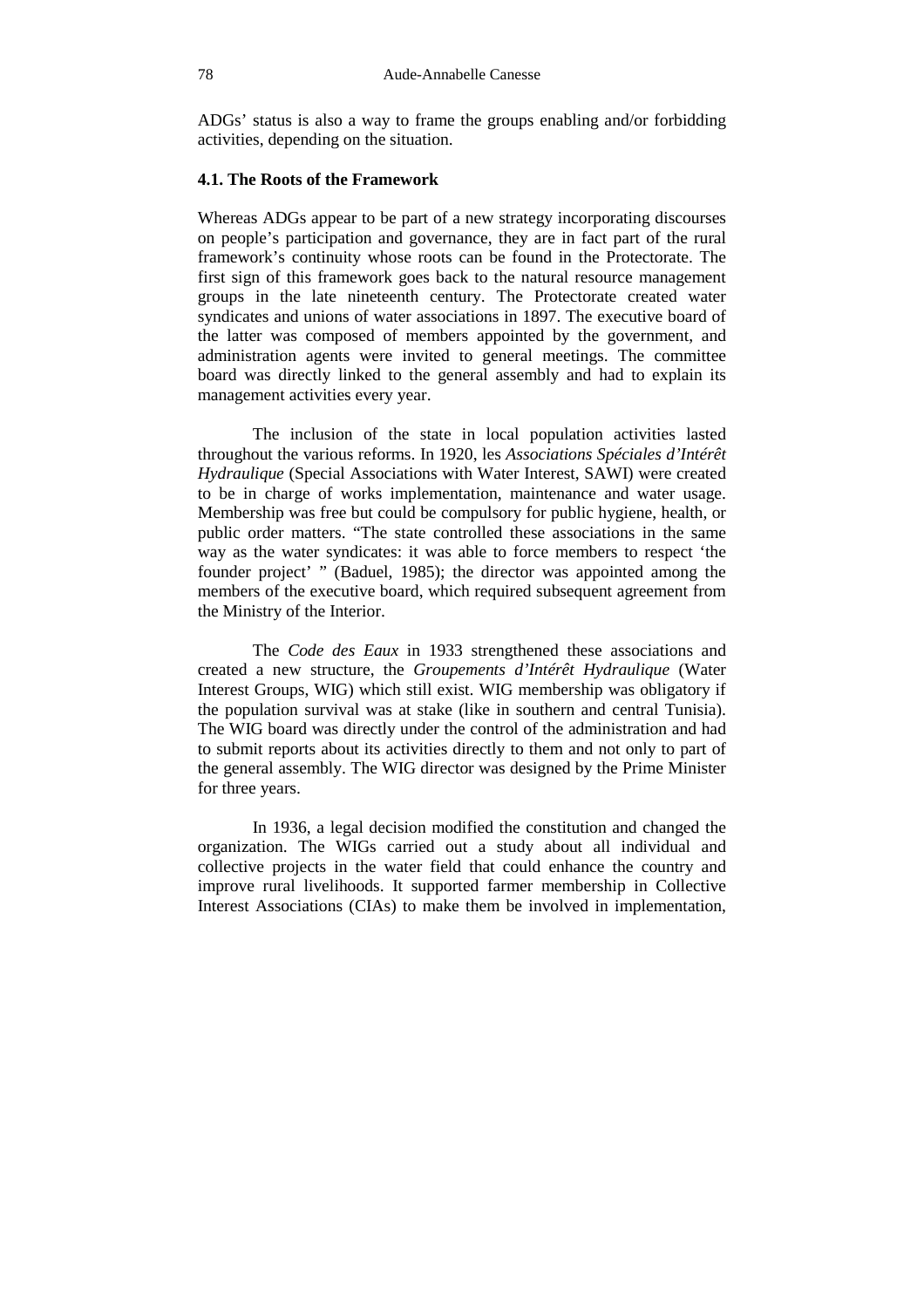equipment maintenance and management. The same legal decision created these CIAs (antecedents of the ADGs) and the *Comité Supérieur d'Hydraulique Agricole* (Higher Committee of Agricultural Water). CIAs were created based on farmers' personal interests or through a governmental decision. Here, the instrumentation was coercive, based on procedural and legal dimensions; article 4 indicated that "within one year from the promulgation of the constitutive decree of each group, users of agricultural water equipment entirely or partially paid by state, regions or municipalities and who would not be part of a SAWI according to the decree from  $5<sup>th</sup>$ August 1933, will be organized through CIA" (Baduel, 1985).

## **4.2. The Involvement of the Ministry of the Interior and Local Development**

ADG implementation also reveals continuity in territorial public action: the state broadly steps in through its representatives at different levels. ADGs are at the core of an institutional and, more precisely, administrative environment.

Three actors are involved in ADG's policy: the Ministry of Financial Affairs but mainly the Ministry of the Interior that is called "Ministry of the Interior and Local Development" since 2002. Their function essentially concerns territory and population control and in this way they can be considered as a control administration. ADGs are now under their control and no longer under that of the Ministry of Agriculture.

The Ministry of Agriculture and Water Resources (MAWR) is however in charge of ADG monitoring and implementation; their functions are limited to executive ones.<sup>31</sup> Different General Departments are involved, especially the General Department of Financing and Investment of Producers Organizations (DG/FIOP) and other departments in accordance with group activities: water (DG/GR), water and soil conservation (DG/ACTA), and forest (DG/Forêt). Besides, the Agency for Agricultural Popularization and Training which "popularizes" at the micro level is also concerned with ADGs due to their new prerogatives related to spreading best practices and techniques.

 $31$  Some agents are "personally" involved in monitoring the ADGs, e.g. by correcting the ADG budget.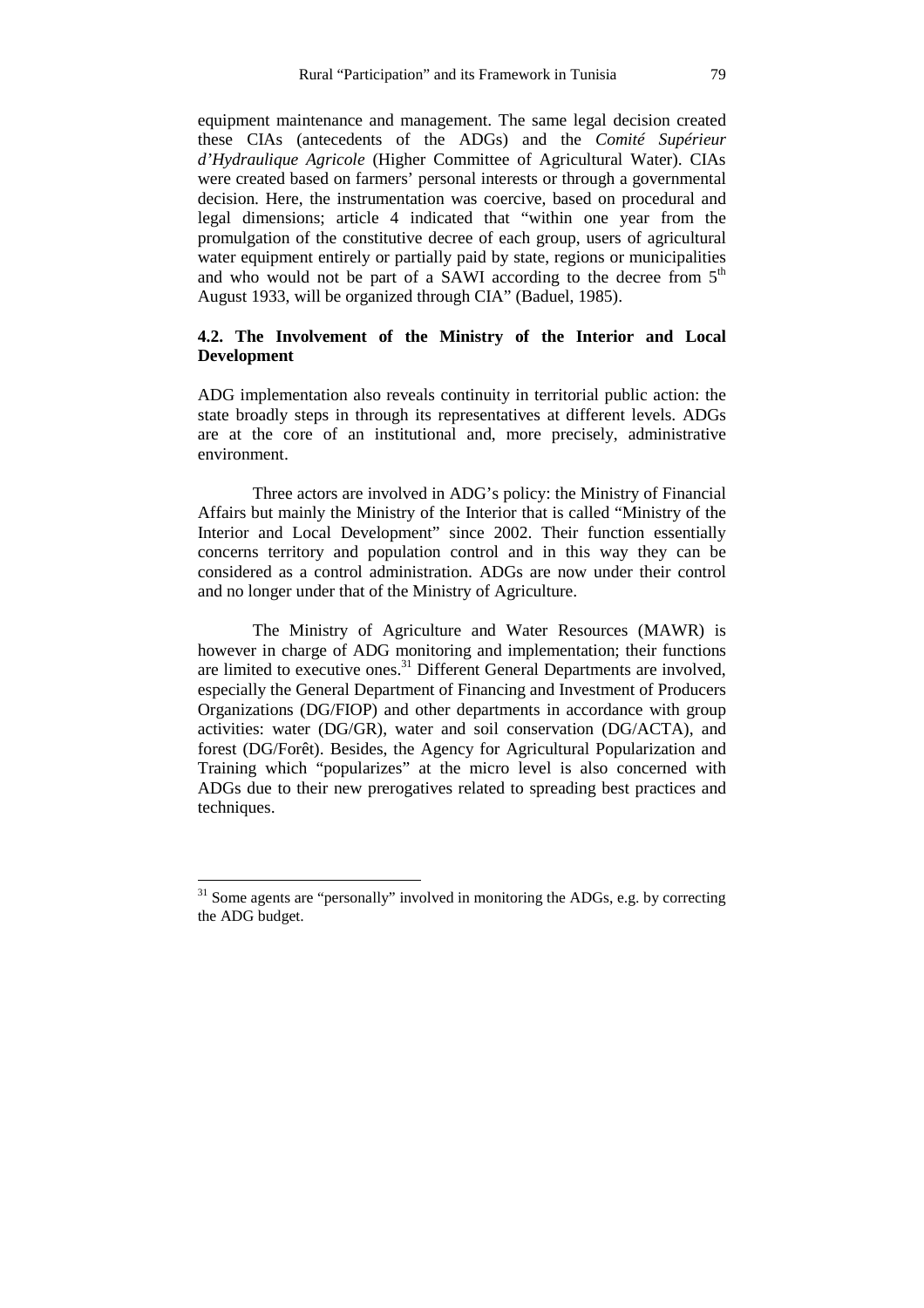But ADGs are not only a group to be established: their efficiency is linked to the efficiency of MAWR's services: all administration regional departments (CRDAs) are represented in a follow up committee on professional organizations at the regional level, the president of which is the governor (see Figure 2 in the appendix for a map of the ADGs' institutional environment).

## **4.3. Policy Continuity Through the Use of Coercive Instruments**

There has not been a significant shift in the instrumentation. Even though reforms of rural institutions are supported by training for the purpose of CRDA (the regional departments of the Ministry of Agriculture and Water Resources) administrative agents in charge of ADGs' implementation and for the purpose of beneficiaries, it appears from interviews that these instruments do not (yet?) concern the CRDA of all governorates and persuasive instruments are not the main ones*.* The main instrument remains the coercive one with a procedural and legal base (Hood, 1986; Larrue, 2000). Indeed, ADG constitution modalities are both a coercive instrument and a procedural one. Initially, an authorization from the Ministry of the Interior's regional services was needed to create an ADG. After some reforms to ease the administration's procedures, ADGs are now created by a declaration; nonetheless, this declaration must be proved by a deposit slip (and farmers may have to wait for it for a year); besides, the term "authorization" remains in the vocabulary. $32$ 

ADGs can also be dissolved by the *gouverneur*, invoking several reasons. First of all, the creation of ADGs is compulsory and former natural resource management groups will be dissolved if they do not evolve into ADGs.<sup>33</sup> Poor budgetary management is also a cause for dissolution: the *gouverneur* can initiate a budgetary audit through the regional financial comptroller from the Ministry of Financial Affairs.<sup>3</sup>

The ADG constitution is strongly defined by the legal framework. First of all, a temporary committee with land owners, local farmers and

<sup>&</sup>lt;sup>32</sup> Interviews 2006 and 2007.

<sup>&</sup>lt;sup>33</sup> The deadline was fixed for the 17th of March 2008.

<sup>34</sup> The *gouverneur* can also initiate an audit based on other reasons. Besides, the recommendations from the Ministry of Financial Affairs' representative are not inevitably followed. This is another illustration of the Ministry of the Interior's preeminence.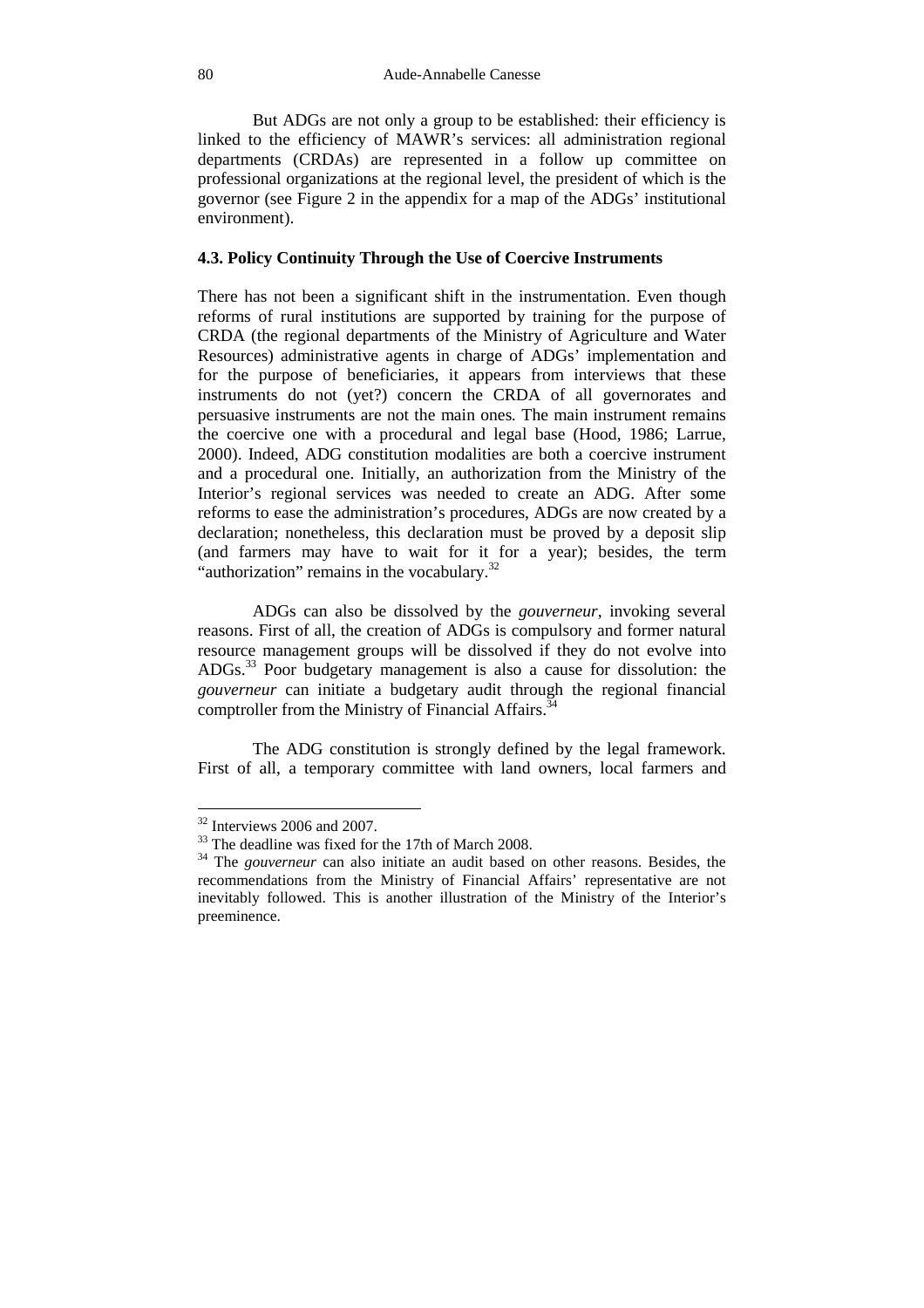possibly fishermen prepares a list of people who would be interested in participating in an ADG. The legal status is written down following a legal procedure. A temporary committee organizes the general constitutive meeting where at least half of all members must take part, and statuses are approved and elections are organized. The first governing board is elected and this meeting can be regarded as a local electoral process as the final committee board is elected. The board members elect the president and decide who will be treasurer and secretary.<sup>35</sup> The minutes are written down and are sent to the *délégué* and to the relevant CRDA services.

The next steps relate to administrative procedures and legalization: the case file (ADG's name, membership lists, status, area concerned, goals, activities) is deposited at the governorate or at the delegation offices; in return, members receive a deposit slip and an official number. A legal announcement is published in the *Journal Officiel de la République Tunisienne.* The minutes of each meeting are sent to the MILD representative.

In brief, the governor, and more broadly the Ministry of the Interior, has an *in itineris* control, that is to say throughout ADGs' creation and activities.

## **4.4. Vagueness in Defining ADG Activities as a Way to Limit and to Frame Bottom-up Local Development**

In practice, ADGs are located at the crossroads between the administration, associations and local entrepreneurs, considering the vagueness and the different conceptions of them revealed during on-site visits.

The creation of ADGs implies new activities. Nonetheless, some of them are based on a re-involvement of the government administration and their vagueness is also a way of framing them. Firstly, even if the former technical and economic study required to create an ADG, and regional services previously realized by the MAWR, has disappeared from the legal framework, it remains in practice. In the case of an evolution from a specialized group (water, forest, etc.) to an ADG, the choice is made by the administration: they "sensitize" people from the area in to order to make them accept the ADG. The administration can also decide not to make a group evolve, which means dissolving it.

<sup>35</sup> As said before, in practice the *délégué* can intercede.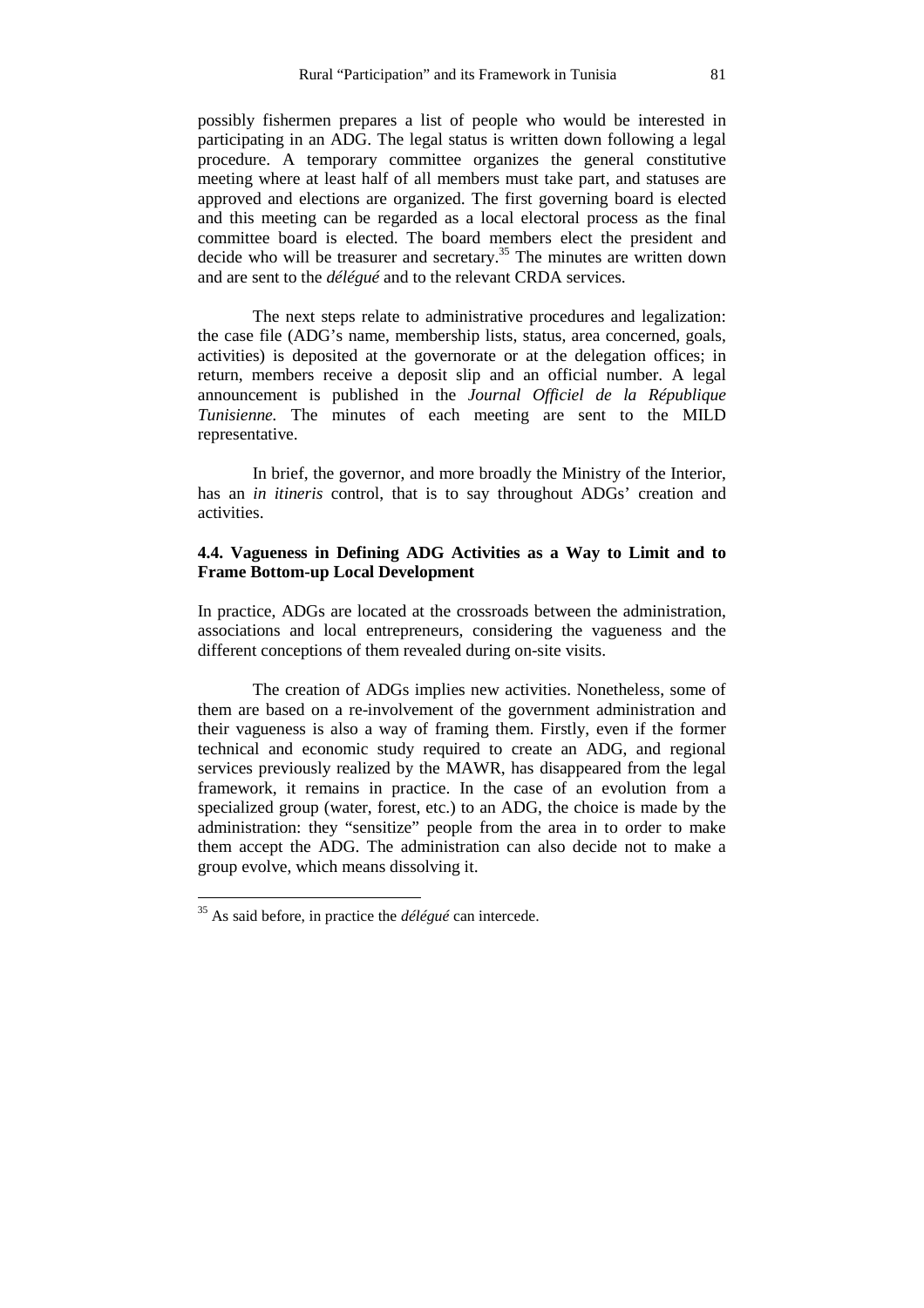Secondly, two shifts appeared in 2004. First, the ADGs are not considered as the only actors responsible for spreading techniques, rather they are one among many. Second, there was a legal modification concerning the removal of natural resource police competencies,  $36$  a privilege that the *Groupements Forestiers d'Intérêt Collectif* (Collective Forest Interest Groups) and *Associations de Propriétaires d'Olivettes* (Olive Grove Landlords Associations) previously had. Since that year, only regional administration services have been allowed to exercise this right. Through these modifications, the state gets back all its privileges, and the administration is fully (re)involved.

Finally, the vagueness of ADG status (private sector? Administration? Local entrepreneurship?) is fostered in practice. "National orientations", translated in para-statutory documents (guidelines for administration services for instance), or norms even without being law, as well as interviewees in central departments put the emphasis on distinguishing ADGs' associative status from their economic one. Thus, ADGs cannot sell inputs anymore or rent incubators for animals, activities only the Reciprocal Organizations for Agricultural Services are allowed to perform. Yet, most "successful" ADGs do carry out these kinds of activities. Besides, ADGs can benefit from investment grants allocated in the field of agriculture and fishery, so enterprises and other actors external to the government administration (especially consultants) consider ADGs as local entrepreneurs. Thus consultancy missions related to ADG implementation and durability (social and economic viability analysis) clearly associate ADG with local entrepreneurship. They identify supply *and* marketing channels, giving clues to promote enterprises' micro-projects. Lastly, the budget composition and the Ministry of Financial Affairs representative's intervention contribute to the confusion around ADGs being part of the government administration and/or autonomous local bodies. Indeed, ADGs are at the crossroads between the public and private sectors. Nonetheless, government control is *ex post* and not *ex ante.* 

However, as mentioned earlier, ADGs can be dissolved when their economic activities produce profits. The administration can allow ADGs conduct these kinds of activities, but they can also sanction them. As a consequence, ADGs can potentially be dissolved on the basis of inappropriate activities. This also raises the question of ADGs who do not have many natural resources to manage: what will their activities be? To

<sup>&</sup>lt;sup>36</sup> Recording an offence.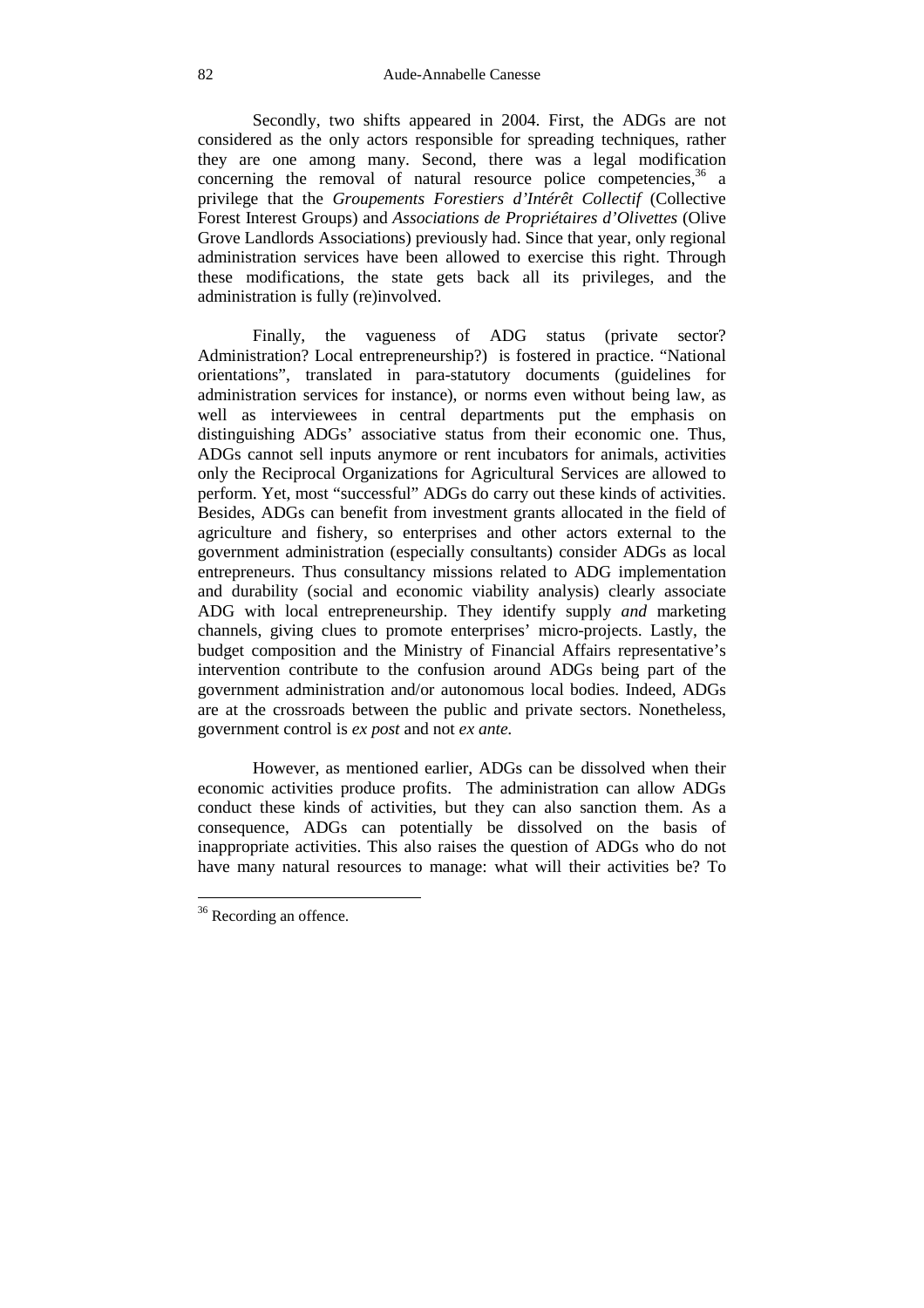what extent will farmers be interested in them? A financial problem occurs for ADGs with few natural resources to exploit. This distinction is thus a real constraint and leads to farmers' lack of interest for this kind of group, all the more so as in cases of dissolution by the state (made possible due to nonconformist activities), ADGs' goods become property of the state.

The solution to encourage farmers' interest in and to ensure viability of ADGs is to consider ADGs as local entrepreneurs; on the other hand, these economic activities, opposed to legislation and to the administration's central services, constitute a sort of "sword of Damocles", making control – and dissolution – possible.

## **Conclusion**

The Tunisian rural sector has known several reforms, including civil society participation and state withdrawal which are at the core of institutional discourses and strategies. ADGs are presented as a way to improve participation, local development and to revitalize the economy, implicating farmers in equipment maintenance and in the local decision-making process through a formal electoral process. They constitute an illustration of participation and governance strategies that would be a vehicle to make the local level efficient, transferring competencies to farmers, supported by the diffusion of persuasive instruments by international technical assistance.

Tunisian development programs are said to have evolved from technical to sociological and participative ones. However, having considered the linkages between the government administration and ADGs, participation should be seen as being of the "framed provoked" type. The government administration is still strong and ADGs, at the crossroads between the public and private sectors, remain a rural framework technique. In the light of ADG implementation, participation and governance in Tunisia imply a territorial state redeployment and population control through the involvement of the Ministry of the Interior and Local Development. The control is *in itineris*, i.e. at all stages. ADGs remain a rural framework technique, the roots of which can be found in the Protectorate, and supported by a coercive instrument. Contrary to the official discourse, the relations between state and society do not really change.

Although the concept of "good governance" in the terminology of international organizations is based on liberal ideology and refers to state withdrawal, the Tunisian way of implementing it implies state redeployment on society. When analyzing governance and participation, this case study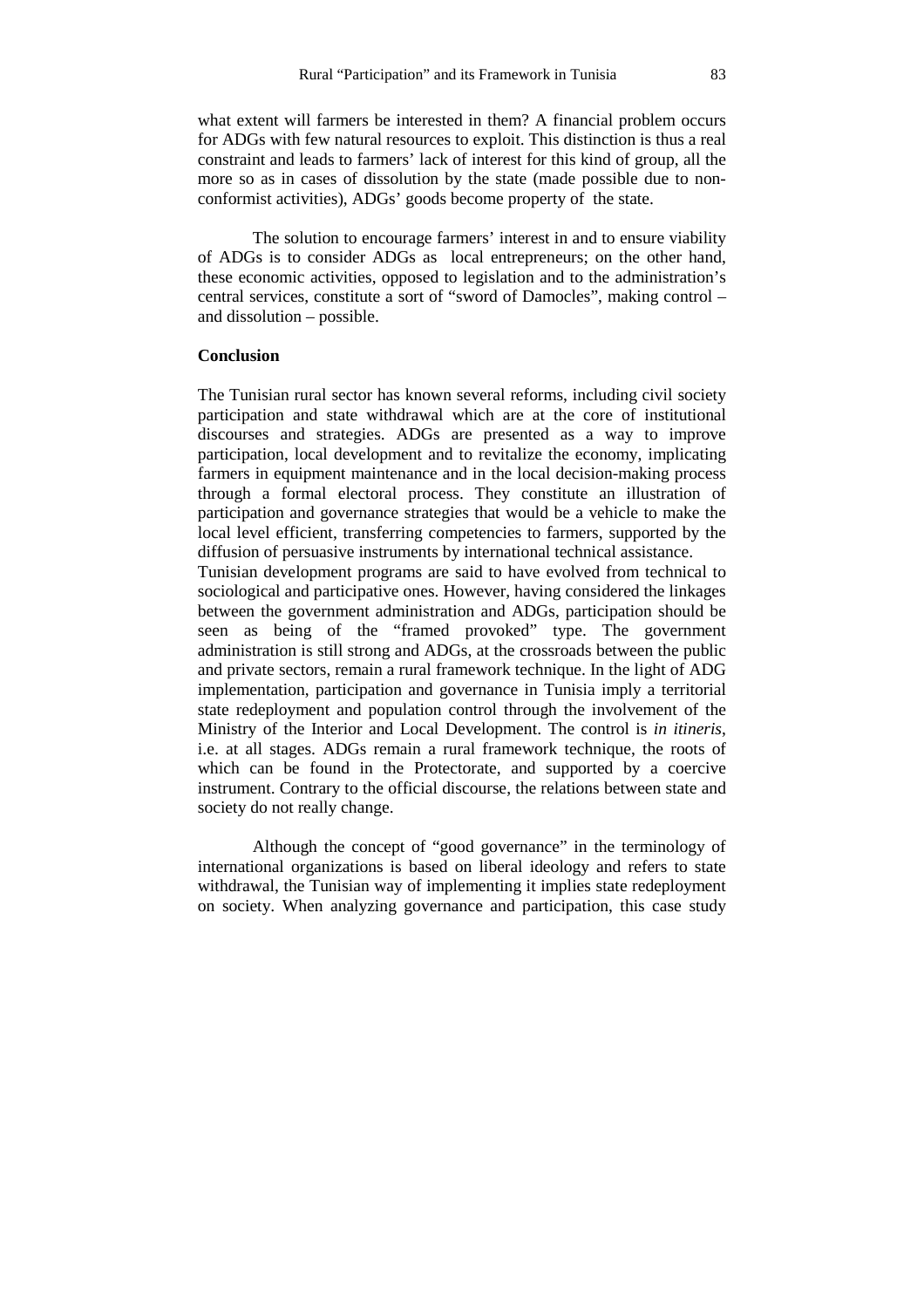points to the necessity to take politics into account and not to restrict the analysis to technical and quantitative issues.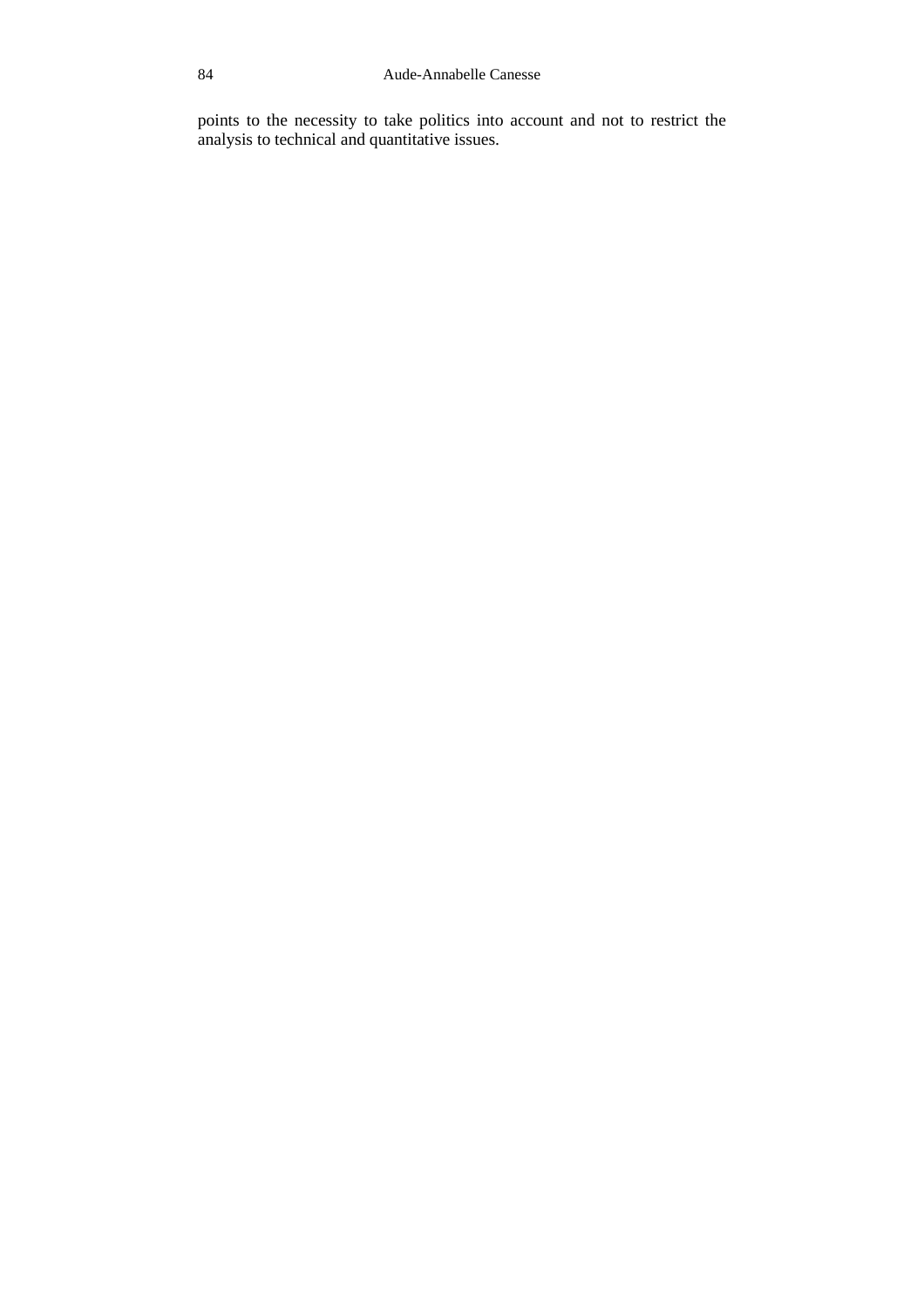#### **References**

- Amri, L. (2008) "Le omda aujourd'hui ou le notable modélisé" In L. Amri (Ed.), *Les changements sociaux en Tunisie 1950-2000*, pp. 263-279 Paris: L'Harmattan.
- Baduel, P.R. (1985) "Actions sur les facteurs de production et dépendance paysanne: l'exemple du développement hydro-agricole tunisien" In G. Conac, C. Savonnet-Guyot (Eds), *Les politiques de l'eau en Afrique*, pp. 704-720 Paris: Economica.
- Camau, M. and Geisser, V. (2003) *Le syndrome autoritaire. Politique en Tunisie de Bourguiba à Ben Ali*. Paris: Presse de Science Po.
- Fao-Sda (1997) *Expériences de la FAO en matière de développement rural décentralisé* Rome: Collection Décentralisation et Développement rural 1.
- Froger, G. (2006) "Significations et ambiguïtés de la gouvernance dans le champ du developppement durable." *Monde en développement*  (4)136: 11-28.
- Gaudin, J.-P. (2002) *Pourquoi la gouvernance ?*. Paris: Presse de Science  $P<sub>0</sub>$
- Gourou, P. (1970) "Géographie tropicale et problèmes de 'sousdéveloppement'." In *Recueil d'articles*, pp. 89-100 Bruxelles: Société Royale Belge de Géographie.
- Grémion P. (1976) *Le pouvoir périphérique*. Paris: Seuil.
- Hénia, A. (2006) *Etre notable au Maghreb. Dynamique des configurations notabiliaires.* Paris: IRMC-Maisonneuve et Larose.
- Hibou, B. (2006) *La Force de l'obéissance. Economie politique de la répression en Tunisie*. Paris: La Découverte.
- Hood, C. (1986) *The Tools of Government.* Chatam: Chatam House.
- Hufty, M. (2007) "L'objet gouvernance" In M. Hufty, A. Dormeier Freire, P. Plagnat, V. Neumann (Eds), *Jeux de gouvernance. Regards et réflexions sur un concept*¸ pp.13-28 Paris: IUED-Karthala.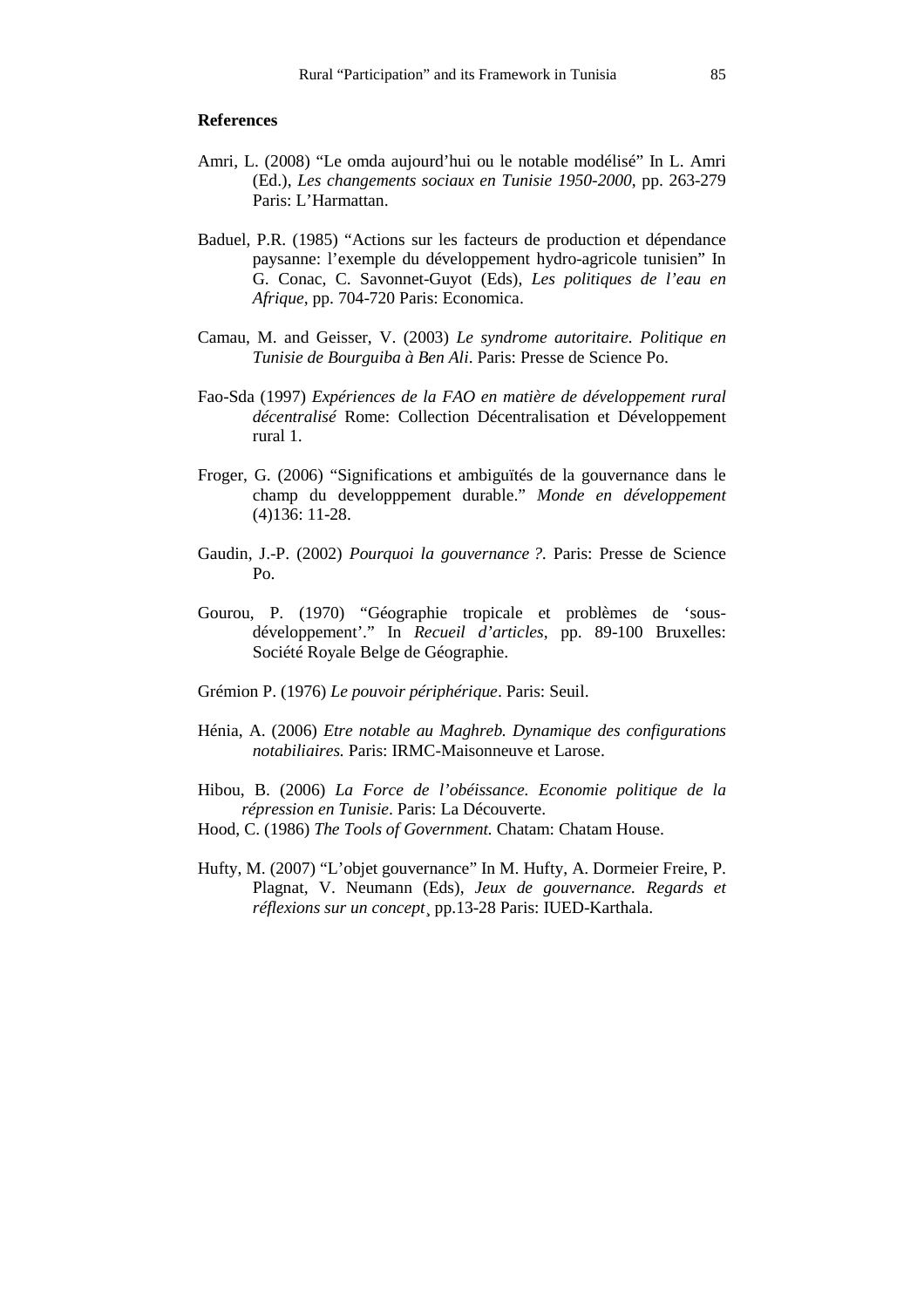- Larrue, C. (2000) *Analyser les politiques d'environnement*. Paris: L'Harmattan.
- Lascoumes, P. (1990) "Normes juridiques et mise en œuvre des politiques publiques." *L'Année sociologique* 40: 43-71.
- Lascoumes, P., Le Galès, P. (eds.) (2004) *Gouverner par les instruments*. Paris: Presse de Science Po.
- Lascoumes, P. and Le Galès, P. (2007) *Sociologie de l'action publique*. Paris: Armand Colin.
- Levy, J. and Lussault, M. (Eds) (2003) *Dictionnaire de la géographie et de l'espace des sociétés*. Paris: Belin.
- Marcou, G. (1998) "Les enjeux de la décentralisation" In H. Ben Salah, G. Marcou (Eds.), *Décentralisation et démocratie en Tunisie*, pp. 7-50 Tunis: L'Harmattan.
- Moser, G. (1992) *Les stress urbains.* Paris: Armand Colin.
- Muller, P. (1990) *Les politiques publiques*. Paris: Que Sais-je n°2534.
- Pierre, J. and Peters, B.G. (2000) *Governance, Politics and the State*. New York: St Martin's Press.
- Venard, J.-L. (1993) "Bailleurs de fonds et développement local" In S. Jaglin, A. Dubresson (Eds.), *Pouvoirs et cités d'Afrique noire. Décentralisations en questions,* pp. 19-34 Paris: Karthala.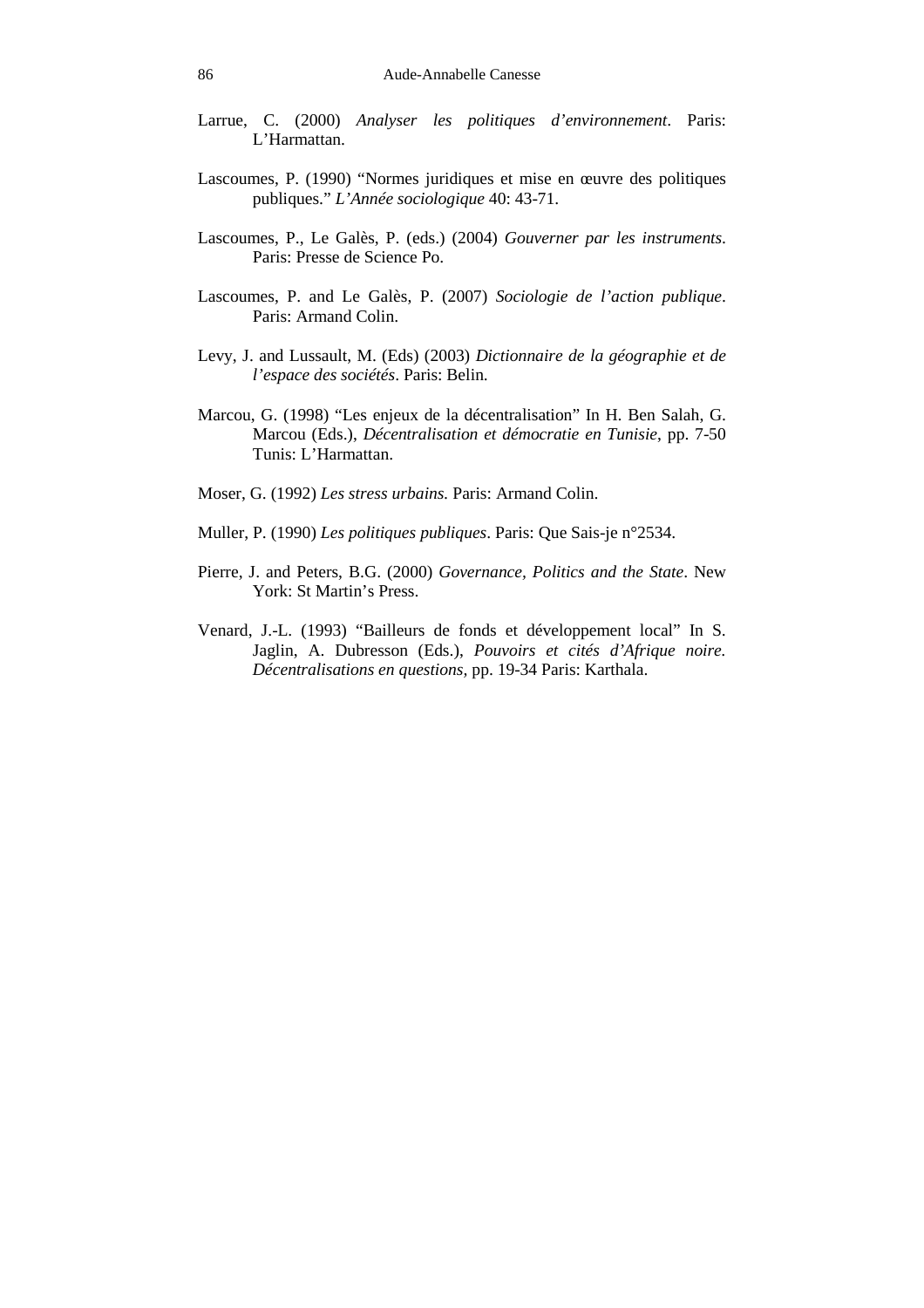## **APPENDIX**



## **Figure 1: Rural Institutions in Tunisia**